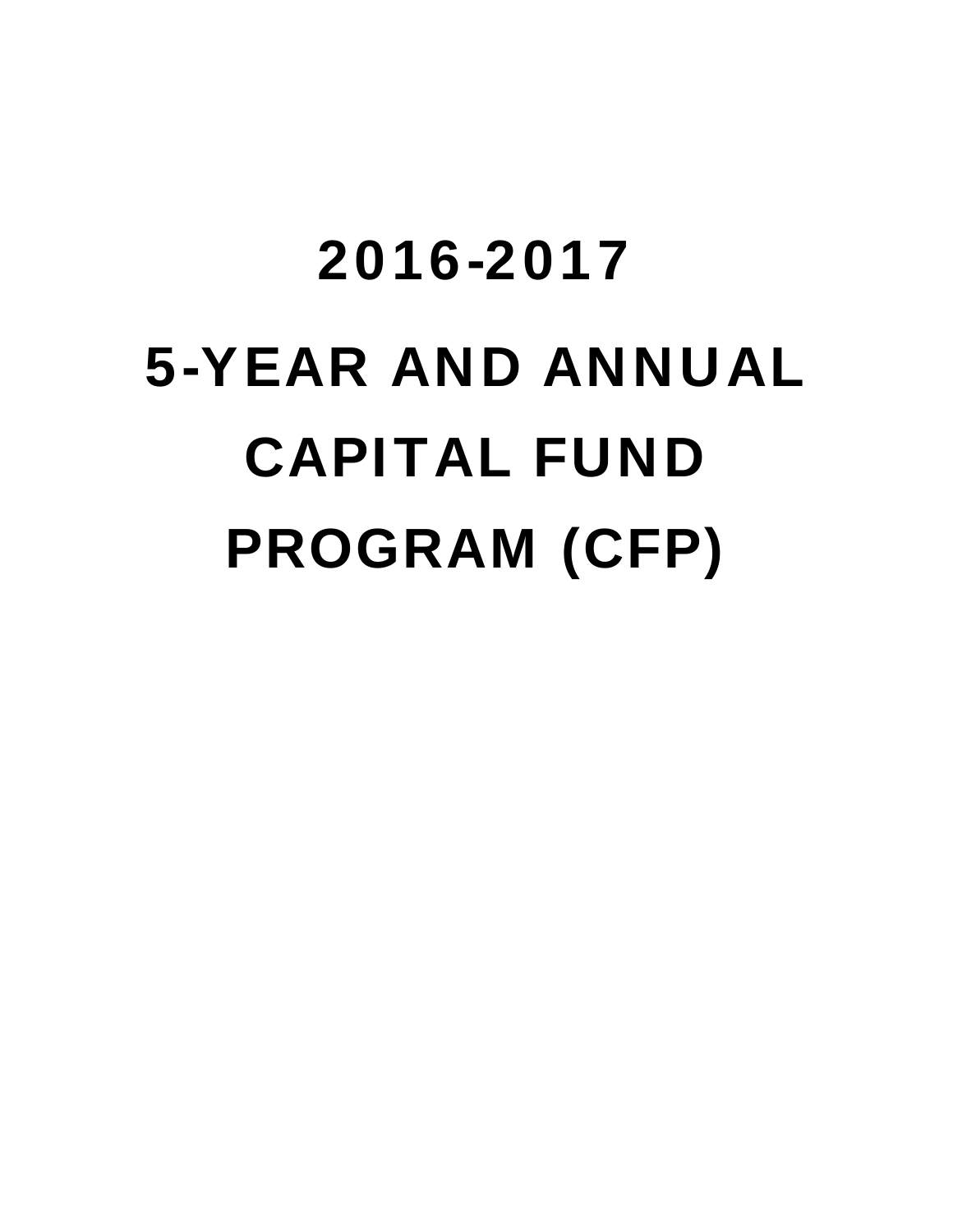## **PUBLIC HOUSING AND COMMUNITY DEVELOPMENT**

|           | <b>Part I: Summary</b>                            |                                                      |                                                                                            |                                |                                             |                                             |  |  |
|-----------|---------------------------------------------------|------------------------------------------------------|--------------------------------------------------------------------------------------------|--------------------------------|---------------------------------------------|---------------------------------------------|--|--|
|           | PHA Name/Number                                   |                                                      |                                                                                            | Locality (City/County & State) | Original 5-Year Plan                        | <b>Revision No:</b>                         |  |  |
| А.        | Development Number and<br>Name                    | <b>Work Statement</b><br>for Year 1<br>FFY 2016-2017 | Work Statement for Year 2<br>Work Statement for Year 3<br>FFY: 2017-2018<br>FFY: 2018-2019 |                                | Work Statement for Year 4<br>FFY: 2019-2020 | Work Statement for Year 5<br>FFY: 2020-2021 |  |  |
| <b>B.</b> | Physical Improvements<br>Subtotal                 | See Munici<br>/Státement                             | \$3,359,656.00                                                                             | \$3,359,656.00                 | \$3,359,656.00                              | \$3,359,656.00                              |  |  |
| C.        | Management Improvements                           |                                                      | \$200,000.00                                                                               | \$200,000.00                   | \$200,000.00                                | \$200,000.00                                |  |  |
| D.        | PHA-Wide Non-dwelling<br>Structures and Equipment |                                                      | \$50,000.00                                                                                | \$50,000.00                    | \$50,000.00                                 | \$50,000.00                                 |  |  |
| Е.        | Administration                                    |                                                      | \$1,128,540.00                                                                             | \$1,128,540.00                 | \$1,128,540.00                              | \$1,128,540.00                              |  |  |
| F.        | Other                                             |                                                      | \$4,290,128.00                                                                             | \$4,290,128.00                 | \$4,290,128.00                              | \$4,290,128.00                              |  |  |
| G.        | Operations                                        |                                                      | \$2,257,080.00                                                                             | \$2,257,080.00                 | \$2,257,080.00                              | \$2,257,080.00                              |  |  |
| Н.        | Demolition                                        |                                                      |                                                                                            |                                |                                             |                                             |  |  |
|           | Development                                       |                                                      |                                                                                            |                                |                                             |                                             |  |  |
|           | Capital Fund Financing -<br>Debt Service          |                                                      |                                                                                            |                                |                                             |                                             |  |  |
| K.        | <b>Total CFP Funds</b>                            |                                                      |                                                                                            |                                |                                             |                                             |  |  |
| L.        | <b>Total Non-CFP Funds (RHF)</b>                  |                                                      |                                                                                            |                                |                                             |                                             |  |  |
| M.        | <b>Grand Total</b>                                |                                                      | \$11,285,40400                                                                             | \$11,285,404.00                | \$11,285,404.00                             | \$11,285,404.00                             |  |  |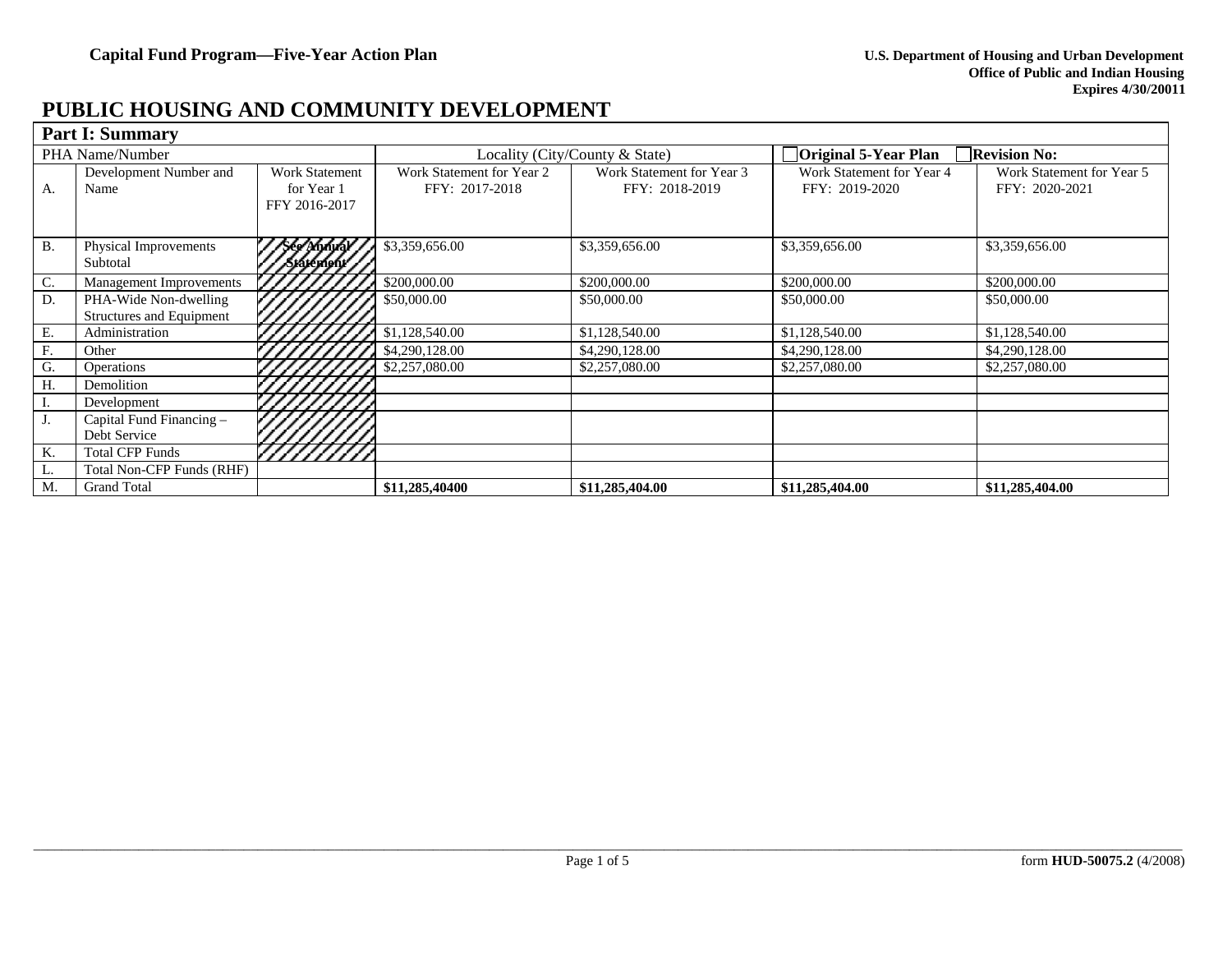|               | Part II: Supporting Pages - Physical Needs Work Statement(s) |                                   |                       |                               |                                   |                       |
|---------------|--------------------------------------------------------------|-----------------------------------|-----------------------|-------------------------------|-----------------------------------|-----------------------|
| Work          |                                                              | Work Statement for Year: 1        |                       |                               | Work Statement for Year: 2        |                       |
| Statement for |                                                              | FFY: 2017-2018                    |                       |                               | FFY: 2018-2019                    |                       |
| Year 1 FFY    | Development                                                  | Quantity                          | <b>Estimated Cost</b> | Development                   | Quantity                          | <b>Estimated Cost</b> |
| 2016-2017     | Number/Name                                                  |                                   |                       | Number/Name                   |                                   |                       |
|               | General Description of                                       |                                   |                       | General Description of        |                                   |                       |
|               | Major Work Categories                                        |                                   |                       | Major Work Categories         |                                   |                       |
|               |                                                              |                                   |                       |                               |                                   |                       |
|               |                                                              |                                   |                       |                               |                                   |                       |
|               | See Enclosed                                                 |                                   | \$3,359,656.00        | See Enclosed                  |                                   | \$3,359,656.00        |
|               | <b>Supporting Pages Back-</b>                                |                                   |                       | <b>Supporting Pages Back-</b> |                                   |                       |
|               | up                                                           |                                   |                       | up                            |                                   |                       |
|               | (By Major Account)                                           |                                   |                       | (By Major Account)            |                                   |                       |
|               |                                                              |                                   |                       |                               |                                   |                       |
|               |                                                              |                                   |                       |                               |                                   |                       |
|               |                                                              |                                   |                       |                               |                                   |                       |
|               |                                                              |                                   |                       |                               |                                   |                       |
|               |                                                              |                                   |                       |                               |                                   |                       |
|               |                                                              |                                   |                       |                               |                                   |                       |
|               |                                                              |                                   |                       |                               |                                   |                       |
|               |                                                              |                                   |                       |                               |                                   |                       |
|               |                                                              |                                   |                       |                               |                                   |                       |
|               |                                                              |                                   |                       |                               |                                   |                       |
|               |                                                              |                                   |                       |                               |                                   |                       |
|               |                                                              |                                   |                       |                               |                                   |                       |
|               |                                                              |                                   |                       |                               |                                   |                       |
|               |                                                              |                                   |                       |                               |                                   |                       |
|               |                                                              |                                   |                       |                               |                                   |                       |
|               |                                                              | <b>Subtotal of Estimated Cost</b> | \$3,359,656.00        |                               | <b>Subtotal of Estimated Cost</b> | \$3,359,656.00        |
|               |                                                              |                                   |                       |                               |                                   |                       |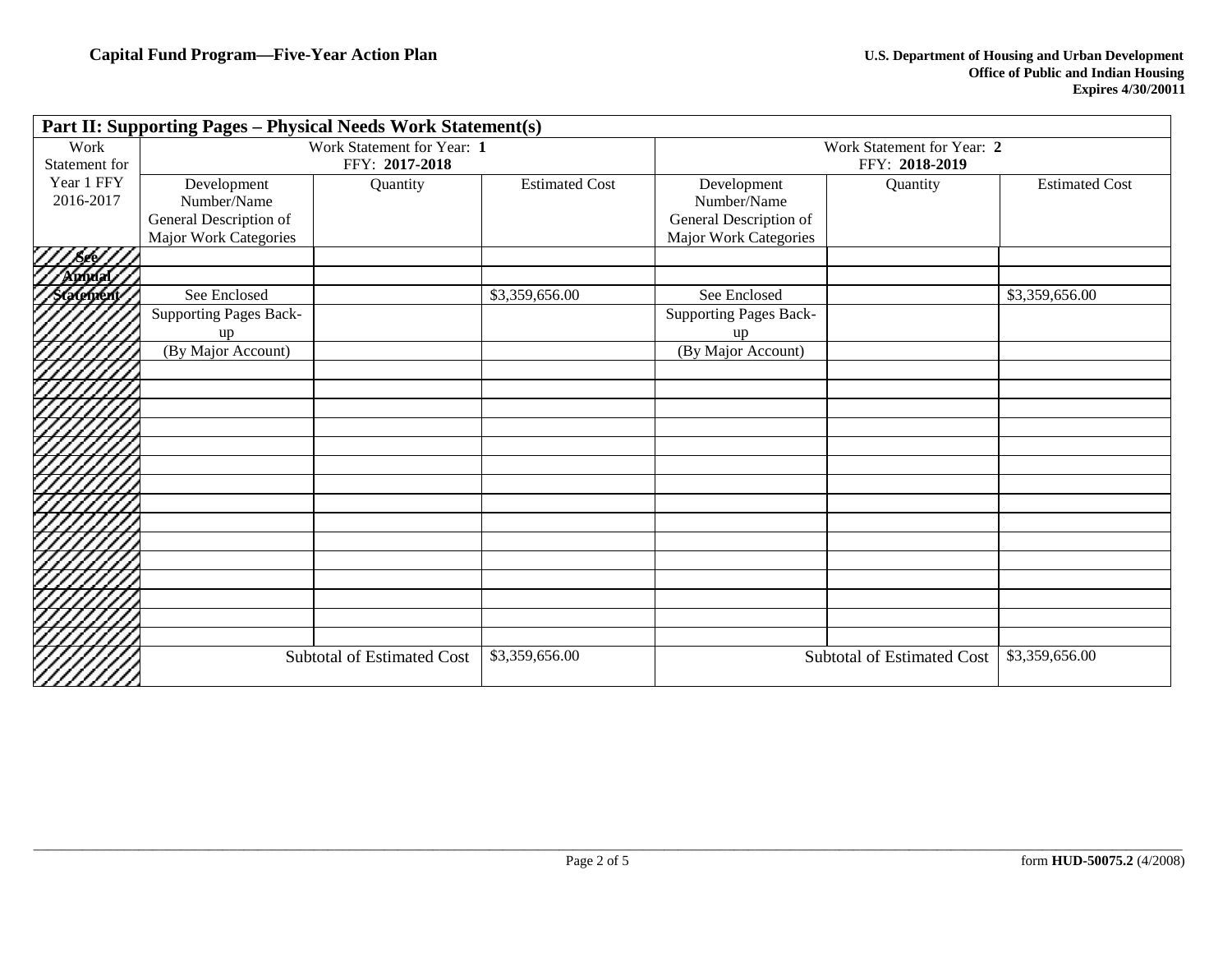|               | Part II: Supporting Pages - Physical Needs Work Statement(s) |                                   |                       |                        |                                   |                       |
|---------------|--------------------------------------------------------------|-----------------------------------|-----------------------|------------------------|-----------------------------------|-----------------------|
| Work          |                                                              | Work Statement for Year: 3        |                       |                        | Work Statement for Year: 4        |                       |
| Statement for |                                                              | FFY: 2019-2020                    |                       |                        | FFY: 2020-2021                    |                       |
| Year 1 FFY    | Development                                                  | Quantity                          | <b>Estimated Cost</b> | Development            | Quantity                          | <b>Estimated Cost</b> |
| 2016-2017     | Number/Name                                                  |                                   |                       | Number/Name            |                                   |                       |
|               | General Description of                                       |                                   |                       | General Description of |                                   |                       |
|               | Major Work Categories                                        |                                   |                       | Major Work Categories  |                                   |                       |
|               |                                                              |                                   |                       |                        |                                   |                       |
|               | See Enclosed                                                 |                                   | \$3,359,656.00        | See Enclosed           |                                   | \$3,359,656.00        |
|               | <b>Supporting Pages Back-</b>                                |                                   |                       | Supporting Pages Back- |                                   |                       |
|               | up                                                           |                                   |                       | up                     |                                   |                       |
|               | (By Major Account)                                           |                                   |                       | (By Major Account)     |                                   |                       |
|               |                                                              |                                   |                       |                        |                                   |                       |
|               |                                                              |                                   |                       |                        |                                   |                       |
|               |                                                              |                                   |                       |                        |                                   |                       |
|               |                                                              |                                   |                       |                        |                                   |                       |
|               |                                                              |                                   |                       |                        |                                   |                       |
|               |                                                              |                                   |                       |                        |                                   |                       |
|               |                                                              |                                   |                       |                        |                                   |                       |
|               |                                                              |                                   |                       |                        |                                   |                       |
|               |                                                              |                                   |                       |                        |                                   |                       |
|               |                                                              |                                   |                       |                        |                                   |                       |
|               |                                                              |                                   |                       |                        |                                   |                       |
|               |                                                              |                                   |                       |                        |                                   |                       |
|               |                                                              |                                   |                       |                        |                                   |                       |
|               |                                                              |                                   |                       |                        |                                   |                       |
|               |                                                              |                                   |                       |                        |                                   |                       |
|               |                                                              |                                   |                       |                        |                                   |                       |
|               |                                                              | <b>Subtotal of Estimated Cost</b> | \$3,359,656.00        |                        | <b>Subtotal of Estimated Cost</b> | \$3,359,656.00        |
|               |                                                              |                                   |                       |                        |                                   |                       |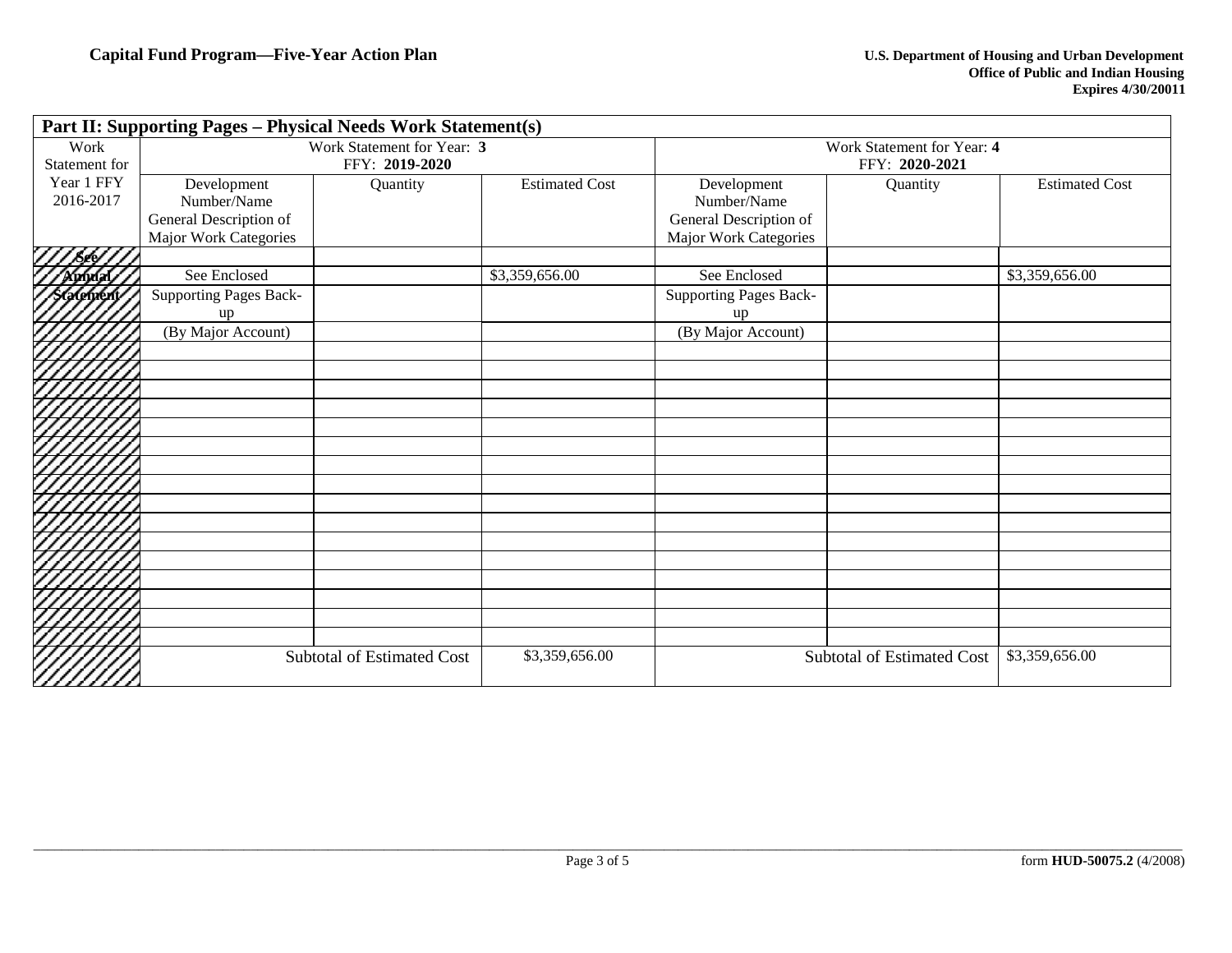|               | <b>Part III: Supporting Pages - Management Needs Work Statement(s)</b> |                       |                                                 |                       |
|---------------|------------------------------------------------------------------------|-----------------------|-------------------------------------------------|-----------------------|
| Work          | Work Statement for Year 1                                              |                       | Work Statement for Year: 2                      |                       |
| Statement for | FFY: 2017-2018                                                         |                       | FFY: 2018-2019                                  |                       |
| Year 1 FFY    | Development Number/Name                                                | <b>Estimated Cost</b> | Development Number/Name                         | <b>Estimated Cost</b> |
| 2016-2017     | General Description of Major Work Categories                           |                       | General Description of Major Work Categories    |                       |
|               |                                                                        |                       |                                                 |                       |
| nbaal         |                                                                        | \$200,000.00          |                                                 | \$200,000.00          |
| Statefrickt   | See Enclosed Supporting Pages Back-up (by Major                        |                       | See Enclosed Supporting Pages Back-up (by Major |                       |
|               | Account)                                                               |                       | Account)                                        |                       |
| Z             |                                                                        |                       |                                                 |                       |
| ク             |                                                                        |                       |                                                 |                       |
|               |                                                                        |                       |                                                 |                       |
|               |                                                                        |                       |                                                 |                       |
| 1.            |                                                                        |                       |                                                 |                       |
|               |                                                                        |                       |                                                 |                       |
| r,            |                                                                        |                       |                                                 |                       |
| Z             |                                                                        |                       |                                                 |                       |
|               |                                                                        |                       |                                                 |                       |
| ╱             |                                                                        |                       |                                                 |                       |
| 7.            |                                                                        |                       |                                                 |                       |
| z,            |                                                                        |                       |                                                 |                       |
|               |                                                                        |                       |                                                 |                       |
| 7             |                                                                        |                       |                                                 |                       |
| ╭             |                                                                        |                       |                                                 |                       |
|               |                                                                        |                       |                                                 |                       |
| Z,            |                                                                        |                       |                                                 |                       |
| Z             | <b>Subtotal of Estimated Cost</b>                                      | \$200,000.00          | Subtotal of Estimated Cost                      | \$200,000.00          |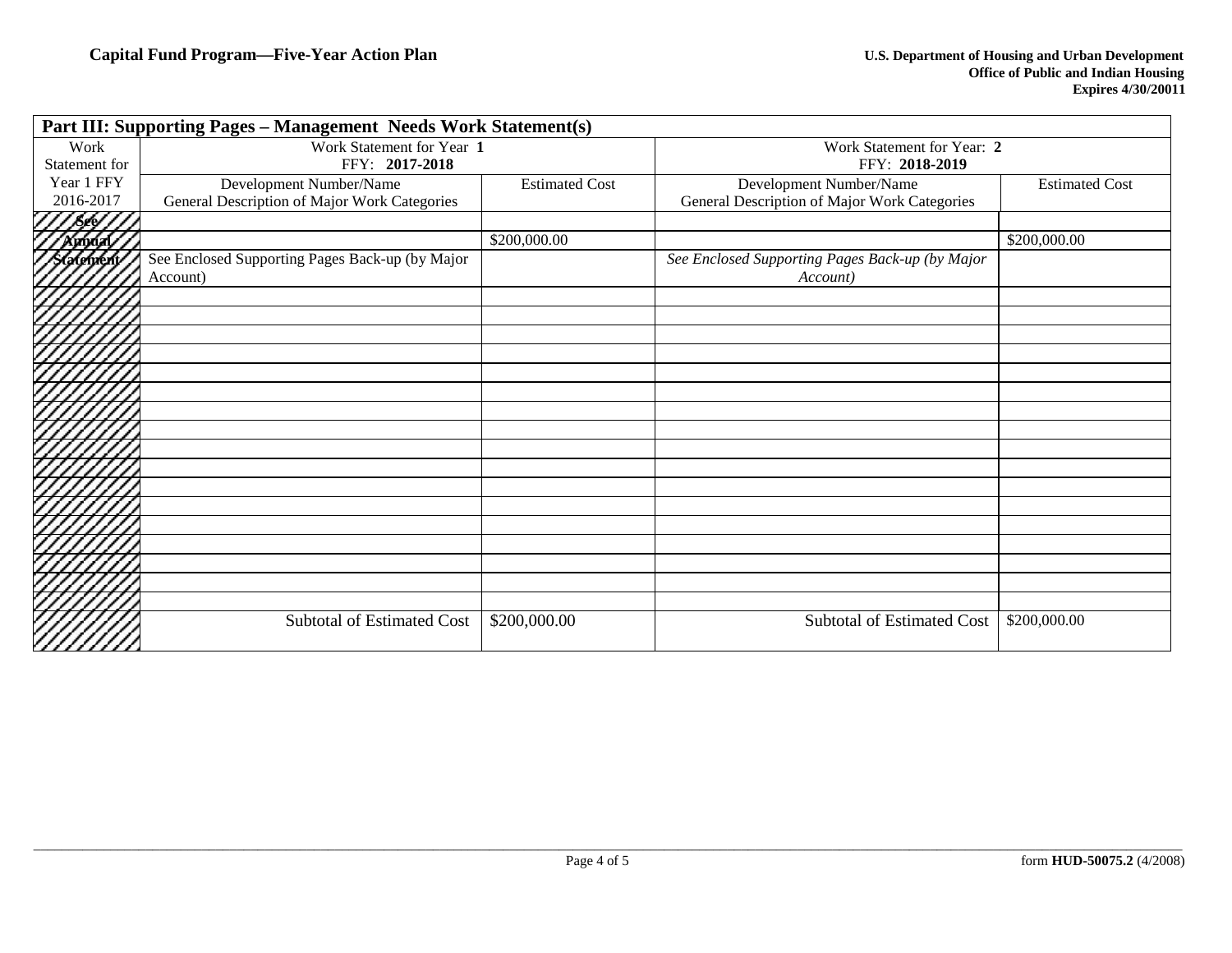|               | <b>Part III: Supporting Pages - Management Needs Work Statement(s)</b> |                       |                                                 |                       |
|---------------|------------------------------------------------------------------------|-----------------------|-------------------------------------------------|-----------------------|
| Work          | Work Statement for Year: 3                                             |                       | Work Statement for Year: 4                      |                       |
| Statement for | FFY: 2019-2020                                                         |                       | FFY: 2020-2021                                  |                       |
| Year 1 FFY    | Development Number/Name                                                | <b>Estimated Cost</b> | Development Number/Name                         | <b>Estimated Cost</b> |
| 2016-2017     | General Description of Major Work Categories                           |                       | General Description of Major Work Categories    |                       |
|               |                                                                        |                       |                                                 |                       |
| nhaal         |                                                                        | \$200,000.00          |                                                 | \$200,000.00          |
| / Statefrickt | See Enclosed Supporting Pages Back-up (By Major                        |                       | See Enclosed Supporting Pages Back-up (by Major |                       |
|               | Account)                                                               |                       | account)                                        |                       |
| Z             |                                                                        |                       |                                                 |                       |
| 7             |                                                                        |                       |                                                 |                       |
|               |                                                                        |                       |                                                 |                       |
| ╭             |                                                                        |                       |                                                 |                       |
| z,            |                                                                        |                       |                                                 |                       |
|               |                                                                        |                       |                                                 |                       |
| 17            |                                                                        |                       |                                                 |                       |
| Z             |                                                                        |                       |                                                 |                       |
|               |                                                                        |                       |                                                 |                       |
| 1             |                                                                        |                       |                                                 |                       |
| 7             |                                                                        |                       |                                                 |                       |
|               |                                                                        |                       |                                                 |                       |
| ╭             |                                                                        |                       |                                                 |                       |
|               |                                                                        |                       |                                                 |                       |
|               |                                                                        |                       |                                                 |                       |
|               |                                                                        |                       |                                                 |                       |
| r,            |                                                                        |                       |                                                 |                       |
|               | Subtotal of Estimated Cost                                             | \$200,000.00          | <b>Subtotal of Estimated Cost</b>               | \$200,000.00          |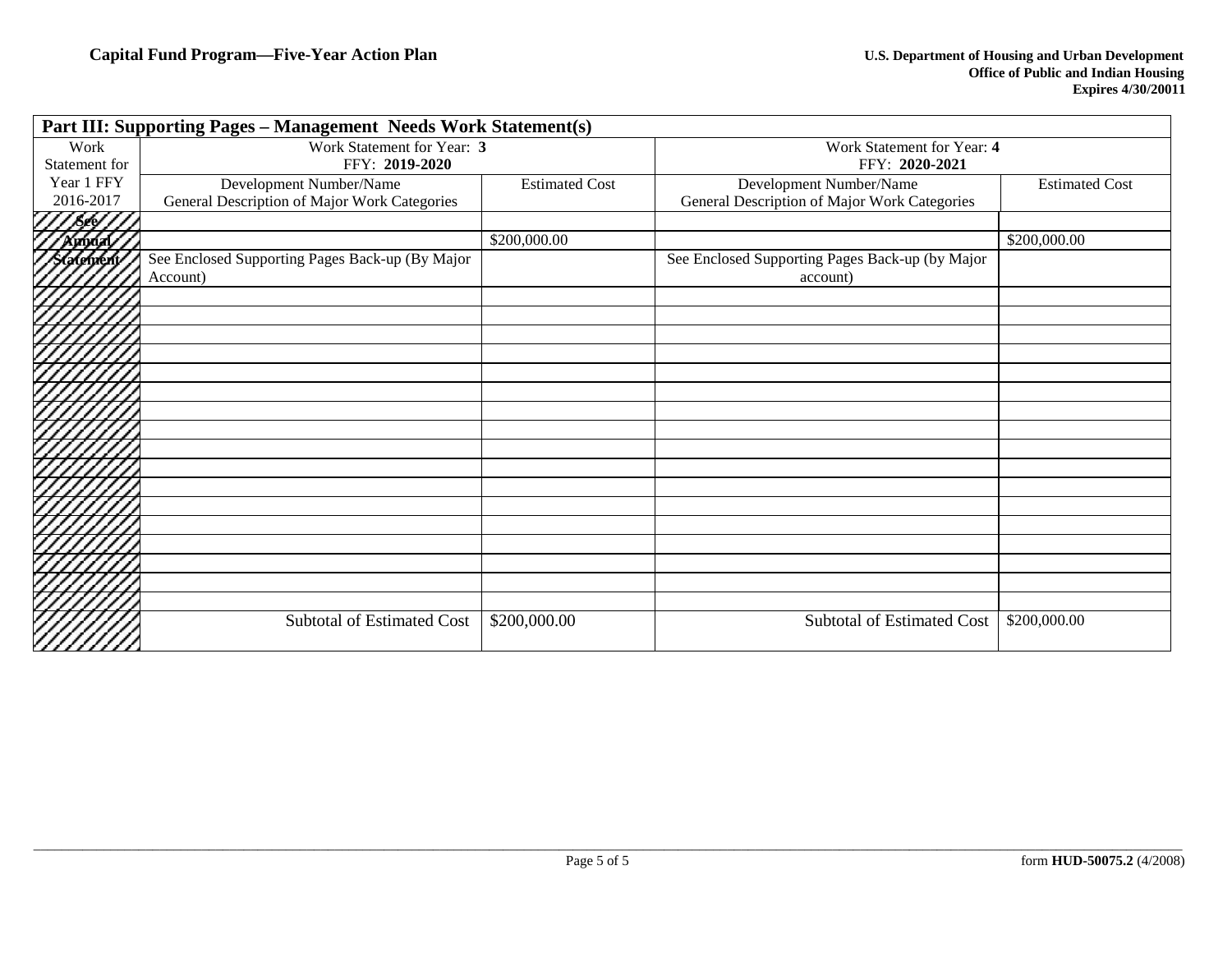#### **U.S. DEPARTMENT OF HOUSING AND URBAN DEVELOPMENT**

**CAPITAL FUND PROGRAM** 

FY 2015 **FIVE YEAR PLAN Part II: Supporting Pages Back Up**

 **PERFORMANCE AND EVALUATION REPORTAMP Group CCS FL HUD # Development Name General Description of Major Work Categories PROJECT ACC. NO. FY 2015-2016 FY 2016-2017 FY 2017-2018 FY 2018-2019 FY 2019-2020**800 720 000 PHA-WIDE Operating Expense 140601 **\$2,257,080.00 \$2,257,080.00 \$2,257,080.00 \$2,257,080.00 \$2,257,080.00** 800 720 000 PHA-WIDE Management Improvement 140820 **\$200,000.00 \$200,000.00 \$200,000.00 \$200,000.00 \$200,000.00** 800 720 000 PHA-WIDE 2000 PHA-WIDE 2000 PHA-WIDE 2000 PHA-WIDE 2010 141001 **\$1,128,540.00 \$1,128,540.00 \$1,128,540.00 \$1,128,540.00 \$1,128,540.00** 800 770 000 PHA-WIDE ARCHITECTURAL FEES (for projects located as generally noted at below referenced sites) 143001 \$1.271.665.00 \$1.271.665.00 \$1.271.665.00 \$1.271.665.00 \$1.271.665.00 \$1.271.665.00 800 000 000 Facilities & Development Inspection Costs (including PHA Project Managers) 143007 **\$525,000.00 \$525,000.00 \$525,000.00 \$525,000.00 \$525,000.00 \$1,796,665.00 \$1,796,665.00 \$1,796,665.00 \$1,796,665.00 \$1,796,665.00** 845 022 5-022 Perrine Gardens Sewer Line Connections 145010 \$20,000.00 \$20,000.00 \$20,000.00 \$20,000.00 \$20,000.00 800 000 000 Agency Wide Safety and Security (Cameras/Lighting/Fences/Gates, etc.) 145010 \$1,533,463.00 \$1,533,463.00 \$1,533,463.00 \$1,533,463.00 \$1,533,463.00 \$1,533,463.00 \$1,533,463.00 \$1,533,463.00 \$1,533,463.00 \$1,533, 823 | 006 | 5-006 | Little River Terrace | Upgrade Lift Station | 145010 | \$30,000.00 | \$30,000.00 \$30,000.00 \$30,000.00 \$30,000.00 \$30,000.00 \$30,000.00 \$30,000.00 \$30,000.00 \$30,000.00 \$ 823 | 067 |5-067 | Little River Plaza | Upgrade Lift Station | 145010 | \$30,000.00 | \$30,000.00 \$30,000.00 \$30,000.00 \$30,000.00 \$30,000.00 \$30,000.00 \$30,000.00 \$30,000.00 \$30,0 800 000 000 000 000 Agency-Wide Site Improvement 145010 \$70,000.00 \$70,000.00 \$70,000.00 \$70,000.00 \$70,000.00 **\$1,683,463.00 \$1,683,463.00 \$1,683,463.00 \$1,683,463.00 \$1,683,463.00** 800 000 000 Agency Wide 40 Year Re-Certification Compliance Projects 146030 \$600,000.00 \$600,000.00 \$600,000.00 \$600,000.00 \$600,000.00 800 000 000 Agency Wide HUD VCA Compliance Needs (Units) 146030 \$300,885.00 \$300,885.00 \$300,885.00 \$300,885.00 \$300,885.00 800 000 000 Agency Wide HUD VCA (Common Area Needs) 146030 \$486,771.00 \$486,771.00 \$486,771.00 \$486,771.00 \$486,771.00 \$486,771.00 \$486,771.00 \$486,771.00 \$486,771.00 \$486,771.00 \$486,771.00 \$486,771.00 \$486,771.00 \$486,77 800 | 800 | 000 | Agency Wide | Unit Improvements | 146030 | \$650,000.00 | \$650,000.00 \$650,000.00 \$650,000.00 \$650,000.00 \$650,000.00 \$650 821 | 051 | 5-051 | Lemon City | Window Replacement (water intrusion) | 146038 | \$310,000.00 \$310,000.00 \$310,000.00 \$310,000.00 \$310,000.00 \$310,000.00 \$310,000.00 \$310,000.00 \$310,000.00 \$310,000.00 \$310,000.00 \$310,000. 823 067 5-067 Little River Plaza Nundow Replacement (water intrusion) 146038 \$260,000.00 \$260,000.00 \$260,000.00 \$260,000.00 \$260,000.00 \$260,000.00 \$260,000.00 \$260,000.00 \$260,000.00 \$260,000.00 \$260,000.00 \$260,000.00 \$ 825 043 5-043 Palm Towers Nindow Replacement (water intrusion) 146038 \$280,000.00 \$280,000.00 \$280,000.00 \$280,000.00 \$280,000.00 \$280,000.00 \$280,000.00 \$280,000.00 \$280,000.00 \$280,000.00 \$280,000.00 \$282,000.00 \$262,000 825 065 5-065 Palm Court | Window Replacement (water intrusion) | 146038 \$262,000.00 \$262,000.00 \$262,000.00 \$262,000.00 \$262,000.00 \$262,000.00 \$262,000.00 \$262,000.00 \$262,000.00 \$210,000.00 \$210,000.00 \$210,000.00 \$210, 841 833 5-833 Gwen Cherry 14 Window Replacement (water intrusion) 146038 \$210,000.00 \$210,000.00 \$210,000.00 \$210,000.00 \$210,000.00 \$210,000.00 \$210,000.00 \$210,000.00 \$210,000.00 \$210,000.00 \$210,000.00 \$210,000.00 \$210, **Sub-total \$3,359,656.00 \$3,359,656.00 \$3,359,656.00 \$3,359,656.00 \$3,359,656.00**  $\text{821} \quad 000 \quad 000 \quad \text{AMP-Wide} \quad \text{Dwelling Equipment (ranges, refrigerator, a/c)} \quad 146510 \quad 30,000.00 \quad 30,000.00 \quad 300,000.00 \quad 300,000.00 \quad 300,000.00 \quad 300,000.00 \quad 300,000.00 \quad 300,000.00 \quad 300,000.00 \quad 300,000.00 \quad 300,000.00 \quad 300,000.00 \quad 300,000.0$ 822 000 000 AMP-Wide Dwelling Equipment (ranges, refrigerator, a/c) 146510 \$30,000.00 \$30,000.00 \$30,000.00 \$30,000.00 \$30,000.00 \$30,000.00 \$30,000.00 \$30,000.00 \$30,000.00 \$30,000.00 \$30,000.00 \$30,000.00 \$30,000.00 \$3 823 000 000 AMP-Wide Dwelling Equipment (ranges, refrigerator, a/c) 146510 \$30,000.00 \$30,000.00 \$30,000.00 \$30,000.00 \$30,000.00 \$30,000.00 \$30,000.00 \$30,000.00 \$30,000.00 \$30,000.00 \$30,000.00 \$30,000.00 \$30,000.00 \$30 824 AMP-Wide Dwelling Equipment (ranges, refrigerator, a/c) 146510  $\mu$  Dwelling Equipment (ranges refrigerator, a/c) 825 000 000 AMP-Wide Dwelling Equipment (ranges, refrigerator, a/c) 146510 \$30,000.00 \$30,000.00 \$30,000.00 \$30,000.00 \$30,000.00 \$30,000.00 \$30,000.00 \$30,000.00 \$30,000.00 \$30,000.00 \$30,000.00 \$30,000.00 \$30,000.00 \$3 826 000 000 AMP-Wide Dwelling Equipment (ranges, refrigerator, a/c) 146510 \$30,000.00 \$30,000.00 \$30,000.00 \$30,000.00 \$30,000.00 \$30,000.00 \$30,000.00 \$30,000.00 \$30,000.00 \$30,000.00 \$30,000.00 \$30,000.00 \$30,000.00 \$3 Bwelling Equipment (ranges, refrigerator, a/c) 828 000 000 AMP-Wide Duelling Equipment (ranges, refrigerator, a/c) 146510 \$30,000.00 \$30,000.00 \$30,000.00 \$30,000.00 \$30,000.00 \$30,000.00 \$30,000.00 \$30,000.00 \$30,000.00 \$30,000.00 \$30,000.00 \$30,000.00 \$30,000.00 \$30 829 000 000 AMP-Wide Dwelling Equipment (ranges, refrigerator, a/c) 146510 \$30,000.00 \$30,000.00 \$30,000.00 \$30,000.00 \$30,000.00 830 000 000 AMP-Wide Dwelling Equipment (ranges, refrigerator, a/c) 146510 \$30,000.00 \$30,000.00 \$30,000.00 \$30,000.00 \$30,000.00 831 000 000 AMP-Wide Dwelling Equipment (ranges, refrigerator, a/c) 146510 \$30,000.00 \$30,000.00 \$30,000.00 \$30,000.00 \$30,000.00  $\text{832} \quad \text{000} \quad \text{000} \quad \text{AMP-Wide} \quad \text{200,000.00} \quad \text{530,000.00} \quad \text{530,000.00} \quad \text{530,000.00} \quad \text{530,000.00} \quad \text{530,000.00} \quad \text{530,000.00} \quad \text{530,000.00} \quad \text{530,000.00} \quad \text{530,000.00} \quad \text{530,000.00} \quad \text{530,0$ 833 000 000 AMP-Wide Dwelling Equipment (ranges, refrigerator, a/c) 1466. 000.000 \$30,000.000 \$30,000.00 \$30,000.00 \$30,000.00 \$30,000.00 \$30,000.00 \$30,000.00 \$30,000.00 \$30,000.00 \$30,000.00 \$30,000.00 \$30,000.00 \$30,000 834 000 000 AMP-Wide Dwelling Equipment (ranges, refrigerator, a/c) 146510 \$30,000.00 \$30,000.00 \$30,000.00 \$30,000.00 \$30,000.00 \$30,000.00 \$30,000.00 \$30,000.00 \$30,000.00 \$30,000.00 \$30,000.00 \$30,000.00 \$30,000.00 \$30 835 000 000 AMP-Wide Dwelling Equipment (ranges, refrigerator, a/c) 836 00 000 AMP-Wide Dwelling Equipment (ranges, refrigerator, a/c) 146510 \$30,000.00 \$30,000.00 \$30,000.00 \$30,000.00 \$30,000.00 \$30,000.00 \$30,000.00 \$30,000.00 \$30,000.00 \$30,000.00 \$30,000.00 \$30,000.00 \$30,000.00 \$30, 837 000 000 AMP-Wide Dwelling Equipment (ranges, refrigerator, a/c) 146510 \$30,000.00 \$30,000.00 \$30,000.00 \$30,000.00 \$30,000.00 \$30,000.00 \$30,000.00 \$30,000.00 \$30,000.00 \$30,000.00 \$30,000.00 \$30,000.00 \$30,000.00 \$30 838 000 000 AMP-Wide Dwelling Equipment (ranges, refrigerator, a/c) 146510 \$30,000.00 \$30,000.00 \$30,000.00 \$30,000.00 \$30,000.00 839 000 000 AMP-Wide Dwelling Equipment (ranges, refrigerator, a/c) 146510 \$30,000.00 \$30,000.00 \$30,000.00 \$30,000.00 \$30,000.00 \$30,000.00 \$30,000.00 \$30,000.00 \$30,000.00 \$30,000.00 \$30,000.00 \$30,000.00 \$10,000.00 \$30, 840 000 000 AMP-Wide Dwelling Equipment (ranges, refrigerator, a/c) 146510 \$30,000.00 \$30,000.00 \$30,000.00 \$30,000.00 \$30,000.00 \$30,000.00 \$30,000.00 \$30,000.00 \$30,000.00 \$30,000.00 \$30,000.00 \$30,000.00 \$30,000.00 \$3 8MP-Wide Dwelling Equipment (ranges, refrigerator, a/c) 146510 AMP-Wide Dwelling Equipment (ranges, refrigerator, a/c) 842 000 000 AMP-Wide Dwelling Equipment (ranges, refrigerator, a/c) 146510 \$30,000.00 \$30,000.00 \$30,000.00 \$30,000.00 \$30,000.00 \$30,000.00 \$30,000.00 \$30,000.00 \$30,000.00 \$30,000.00 \$30,000.00 \$30,000.00 \$30,000.00 \$3  $\text{843} \quad \text{000} \quad \text{000} \quad \text{AMP-Wide} \quad \text{Dwelling Equipment (ranges, refrigerator, a/c)} \quad \text{844} \quad \text{000} \quad \text{830,000.00} \quad \text{830,000.00} \quad \text{830,000.00} \quad \text{830,000.00} \quad \text{830,000.00} \quad \text{830,000.00} \quad \text{830,000.00} \quad \text{830,000.00} \quad \text{830,000.00} \quad \text{83$ 844 000 000 AMP-Wide Dwelling Equipment (ranges, refrigerator, a/c) 146510 \$30,000.00 \$30,000.00 \$30,000.00 \$30,000.00 \$30,000.00 \$30,000.00 \$30,000.00 \$30,000.00 \$30,000.00 \$30,000.00 \$30,000.00 \$30,000.00 \$30,000.00 \$3 845 000 000 AMP-Wide Dwelling Equipment (ranges, refrigerator, a/c) 146510 \$30,000.00 \$30,000.00 \$30,000.00 \$30,000.00 \$30,000.00 830,000.00 000 AMP-Wide 2000 Dwelling Equipment (ranges, refrigerator, a/c) 196510 1970.00000 1000000 1000000 530,000.00 530,000.00 530,000.00 530,000.00 \$30,000.00 \$30,000.00 \$30,000.00 \$30,000.00 \$30,000.00 \$30,000.00 \$3  $847 \pm 000 \pm 000$   $\pm 0.000 \pm 0.000$   $\pm 0.30,000 \pm 0.000$   $\pm 0.30,000 \pm 0.000$ **Sub-total \$810,000.00 \$810,000.00 \$810,000.00 \$810,000.00 \$810,000.00** 800 000 000 Agency-Wide Non-Dwelling Structure 147010 **\$50,000.00 \$50,000.00 \$50,000.00 \$50,000.00 \$50,000.00** GRAND TOTAL**\$11,285,404.00 \$11,285,404.00 \$11,285,404.00 \$11,285,404.00 \$11,285,404.00**

**FIVE YEAR PLAN**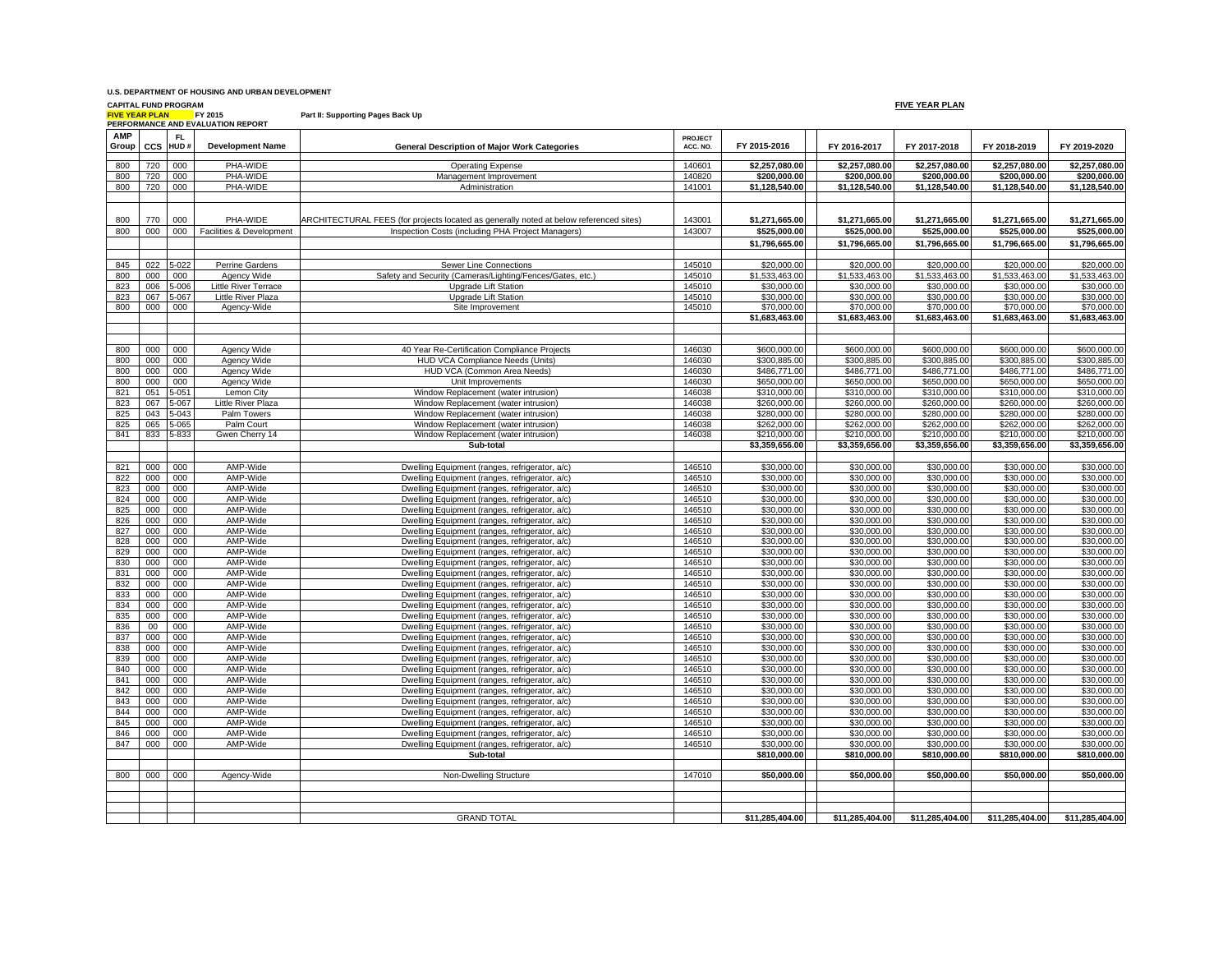Capital Fund Program, Capital Fund Program Replacement Housing Factor and Capital Fund Financing Program

Office of Public and Indian Housing OMB No. 2577-0226 **Expires 4/30/2011**

|                      | Part I: Summary                                                            |                                                                                 |                                                |                                                     |                          |                                                      |  |  |  |  |
|----------------------|----------------------------------------------------------------------------|---------------------------------------------------------------------------------|------------------------------------------------|-----------------------------------------------------|--------------------------|------------------------------------------------------|--|--|--|--|
| <b>PHA Name:</b>     | <b>Public Housing and Community</b><br>Development                         | <b>Grant Type and Number</b><br>Capital Fund Program Grant No:<br>Date of CFFP: |                                                | Replacement Housing Factor Grant No: FL14P005501-16 |                          | FFY of Grant:<br>2016-2017<br>FFY of Grant Approval: |  |  |  |  |
| <b>Type of Grant</b> | X Original Annual Statement                                                | <b>Reserve for Disasters/Emergencies</b>                                        | Revised Annual Statement (revision no: )       |                                                     |                          |                                                      |  |  |  |  |
|                      | Performance and Evaluation Report for Period Ending:                       |                                                                                 | <b>Final Performance and Evaluation Report</b> |                                                     |                          |                                                      |  |  |  |  |
| Line                 | <b>Summary by Development Account</b>                                      |                                                                                 | <b>Total Estimated Cost</b>                    |                                                     | <b>Total Actual Cost</b> | $\mathbf{1}$                                         |  |  |  |  |
|                      |                                                                            |                                                                                 | Original<br><b>Revised</b>                     | $\overline{2}$                                      | Obligated                | <b>Expended</b>                                      |  |  |  |  |
|                      | <b>Total non-CFP Funds</b>                                                 |                                                                                 |                                                |                                                     |                          |                                                      |  |  |  |  |
|                      | $\overline{\mathbf{3}}$<br>1406 Operations (may not exceed 20% of line 21) | \$2,257,080.00                                                                  |                                                | \$0.00                                              |                          | \$0.00                                               |  |  |  |  |
|                      | 1408 Management Improvements                                               | \$200,000.00                                                                    |                                                | \$0.00                                              |                          | \$0.00                                               |  |  |  |  |
|                      | 1410 Administration (may not exceed 10% of line 21)                        | \$1,128,540.00                                                                  |                                                | \$0.00                                              |                          | \$0.00                                               |  |  |  |  |
|                      | 1411 Audit                                                                 |                                                                                 |                                                |                                                     |                          |                                                      |  |  |  |  |
|                      | 1415 Liquidated Damages                                                    |                                                                                 |                                                |                                                     |                          |                                                      |  |  |  |  |
|                      | 1430 Fees and Costs                                                        | \$1,796,665.00                                                                  |                                                | \$0.00                                              |                          | \$0.00                                               |  |  |  |  |
|                      | 1440 Site Acquisition                                                      |                                                                                 |                                                |                                                     |                          |                                                      |  |  |  |  |
|                      | 1450 Site Improvement                                                      | \$1,683,463.00                                                                  |                                                | \$0.00                                              |                          | \$0.00                                               |  |  |  |  |
| 10                   | 1460 Dwelling Structures                                                   | \$3,359,656.00                                                                  |                                                | \$0.00                                              |                          | \$0.00                                               |  |  |  |  |
| 11                   | 1465.1 Dwelling Equipment-Nonexpendable                                    | \$810,000.00                                                                    |                                                | \$0.00                                              |                          | \$0.00                                               |  |  |  |  |
| 12                   | 1470 Non-dwelling Structures                                               | \$50,000.00                                                                     |                                                |                                                     |                          |                                                      |  |  |  |  |
| 13                   | 1475 Non-dwelling Equipment                                                |                                                                                 |                                                |                                                     |                          |                                                      |  |  |  |  |
| 14                   | 1485 Demolition                                                            |                                                                                 |                                                |                                                     |                          |                                                      |  |  |  |  |
| 15                   | 1492 Moving to Work Demonstration                                          |                                                                                 |                                                |                                                     |                          |                                                      |  |  |  |  |
| 16                   | 1495.1 Relocation Costs                                                    |                                                                                 |                                                |                                                     |                          |                                                      |  |  |  |  |
| 17                   | $4 -$<br>1499 Development Activities                                       |                                                                                 |                                                |                                                     |                          |                                                      |  |  |  |  |
| 18a                  | 1501 Collateralization or Debt Service paid by the PHA                     |                                                                                 |                                                |                                                     |                          |                                                      |  |  |  |  |
| 18ba                 | 9000 Collateralization or Debt Service paid Via System of Direct           |                                                                                 |                                                |                                                     |                          |                                                      |  |  |  |  |
| 19                   | 1502 Contingency (may not exceed 8% of line 20)                            |                                                                                 |                                                |                                                     |                          |                                                      |  |  |  |  |
| 20                   | Amount of Annual Grant: (sum of lines $2 - 19$ )                           | \$11,285,404.00                                                                 |                                                | \$0.00                                              |                          | \$0.00                                               |  |  |  |  |
| 21                   | Amount of line 20 Related to LBP Activities                                |                                                                                 |                                                |                                                     |                          |                                                      |  |  |  |  |
| 22                   | Amount of line 20 Related to Section 504 Activities                        |                                                                                 |                                                |                                                     |                          |                                                      |  |  |  |  |
| 23                   | Amount of line 20 Related to Security - Soft Costs                         |                                                                                 |                                                |                                                     |                          |                                                      |  |  |  |  |
| 24                   | Amount of line 20 Related to Security - Hard Costs                         |                                                                                 |                                                |                                                     |                          |                                                      |  |  |  |  |
| 25                   | Amount of line 20 Related to Energy Conservation Measures                  |                                                                                 |                                                |                                                     |                          |                                                      |  |  |  |  |

<sup>1</sup> To be completed for the Performance and Evaluation Report.<br><sup>2</sup> To be completed for the Performance and Evaluation Report or a Revised Annual Statement.

<sup>3</sup> PHAs with under 250 units in management may use 100% of CFP Grants for operations.

<sup>4</sup> RHF funds shall be included here.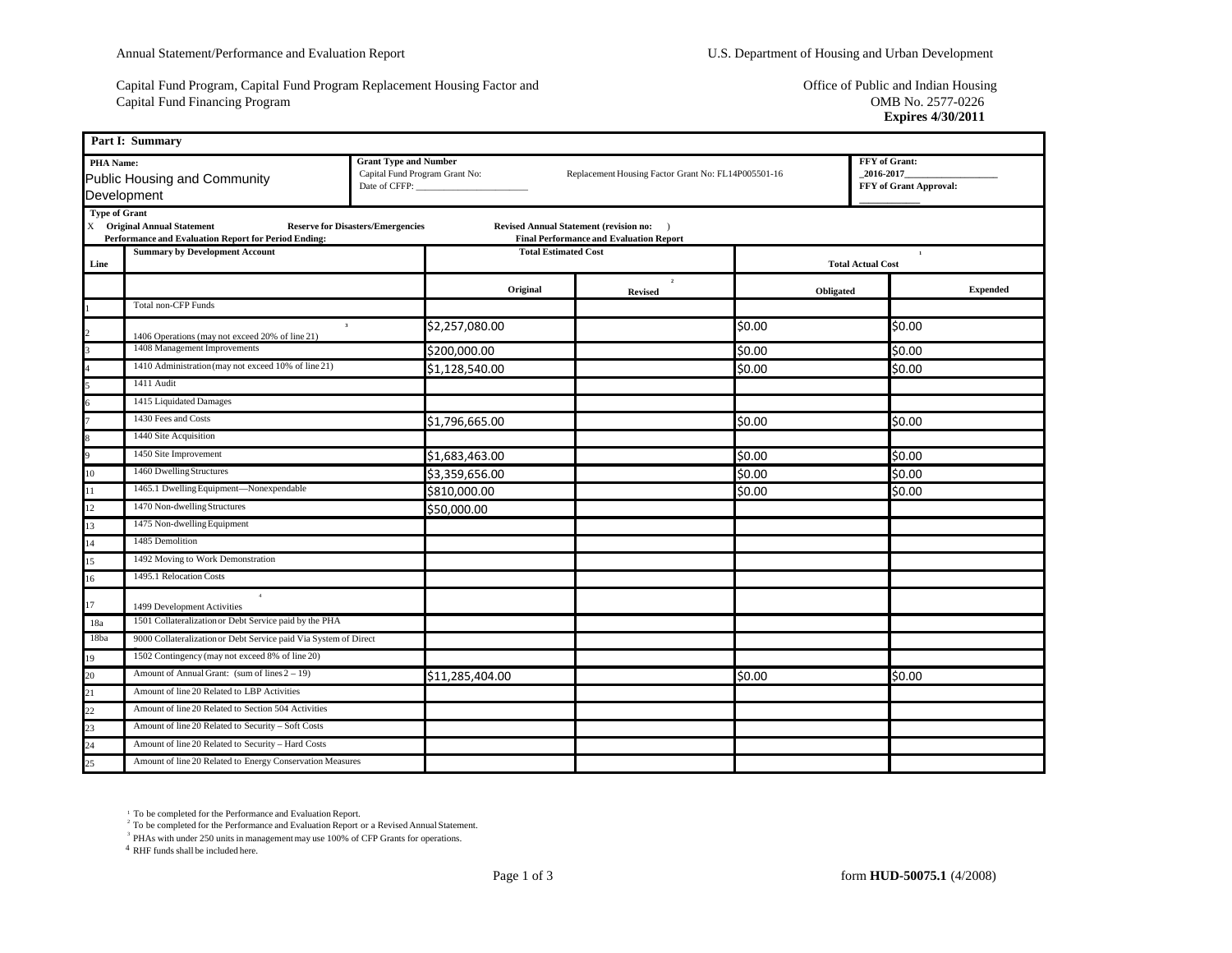Capital Fund Program, Capital Fund Program Replacement Housing Factor and Capital Fund Financing Program

Office of Public and Indian Housing **Expires 4/30/2011**

|                  | Part I: Summary                                                                                                                                                                                                                                            |                              |                                                 |                                                     |                          |                                                             |  |  |  |  |
|------------------|------------------------------------------------------------------------------------------------------------------------------------------------------------------------------------------------------------------------------------------------------------|------------------------------|-------------------------------------------------|-----------------------------------------------------|--------------------------|-------------------------------------------------------------|--|--|--|--|
| <b>PHA Name:</b> | Public Housing and Community Development                                                                                                                                                                                                                   | <b>Grant Type and Number</b> | Capital Fund Program Grant No:<br>Date of CFFP: | Replacement Housing Factor Grant No: FL14P005501-16 |                          | <b>FFY</b> of Grant:<br>2016-2017<br>FFY of Grant Approval: |  |  |  |  |
|                  | <b>Type of Grant</b><br>X Original Annual Statement<br><b>Reserve for Disasters/Emergencies</b><br><b>Revised Annual Statement (revision no:</b><br>Performance and Evaluation Report for Period Ending:<br><b>Final Performance and Evaluation Report</b> |                              |                                                 |                                                     |                          |                                                             |  |  |  |  |
| Line             | <b>Summary by Development Account</b>                                                                                                                                                                                                                      |                              | <b>Total Estimated Cost</b>                     |                                                     | <b>Total Actual Cost</b> |                                                             |  |  |  |  |
|                  |                                                                                                                                                                                                                                                            |                              | Original                                        | <b>Revised</b>                                      | Obligated                | <b>Expended</b>                                             |  |  |  |  |
|                  | <b>Signature of Executive Director</b>                                                                                                                                                                                                                     |                              | Date                                            | <b>Signature of Public Housing Director</b>         |                          | Date                                                        |  |  |  |  |

Page 2 of 3 form **HUD-50075.1** (4/2008)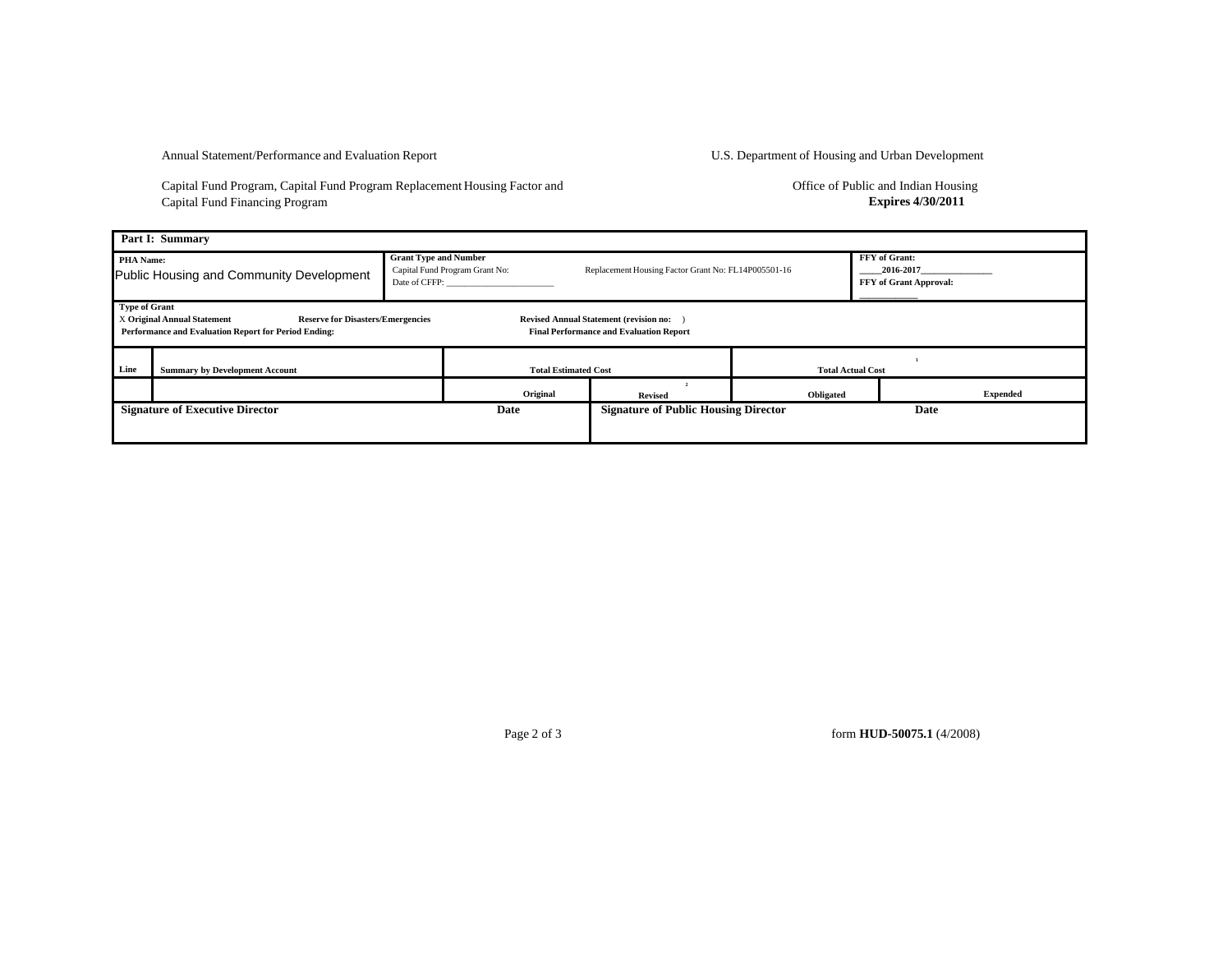Capital Fund Program, Capital Fund Program Replacement Housing Factor and Capital Fund Financing Program

Office of Public and Indian Housing **Expires 4/30/2011**

| Part II: Supporting Pages                            |                                                                                                      |  |                            |                                                                 |                             |         |                                 |                         |                       |
|------------------------------------------------------|------------------------------------------------------------------------------------------------------|--|----------------------------|-----------------------------------------------------------------|-----------------------------|---------|---------------------------------|-------------------------|-----------------------|
| PHA Name:<br>Development                             | <b>Grant Type and Number</b><br>Public Housing and Community<br>Replacement Housing Factor Grant No: |  |                            | Capital Fund Program Grant No: FL14P005501-16<br>CFFP (Yes/No): |                             |         | Federal FFY of Grant: 2016-2017 |                         |                       |
| Development<br>Number<br>Name/PHA-Wide<br>Activities | General Description of Major Work<br>Categories                                                      |  | Development<br>Account No. | Quantity                                                        | <b>Total Estimated Cost</b> |         | <b>Total Actual Cost</b>        |                         | <b>Status of Work</b> |
|                                                      |                                                                                                      |  |                            |                                                                 | Original                    | Revised | Funds<br>$\overline{2}$         | Funds<br>$\overline{2}$ |                       |
| <b>Operations</b>                                    | <b>Housing Operations Expenses</b>                                                                   |  | 1406                       |                                                                 | \$2,257,080.00              |         | 50.00                           | \$0.00                  |                       |
| <b>Mngmnt</b>                                        | Management Improvements                                                                              |  | 1408                       |                                                                 | \$200,000.00                |         | \$0.00                          | \$0.00                  |                       |
| Administration                                       | <b>Administration Costs and Salaries</b>                                                             |  | 1410                       |                                                                 | \$1,128,540.00              |         | \$0.00                          | \$0.00                  |                       |
| <b>Architectural Fees</b>                            | Architectural & Engineering Fees                                                                     |  | 1430                       |                                                                 | \$1,796,665.00              |         | \$0.00                          | \$0.00                  |                       |
| Site Improvement                                     | Site Improvement                                                                                     |  | 1450                       |                                                                 | \$1,683,463.00              |         | \$0.00                          | \$0.00                  |                       |
|                                                      | <b>Dwelling Structures Roofs/Repairs/Vacancy Preparation</b>                                         |  | 1460                       |                                                                 | \$3,359,656.00              |         | \$0.00                          | \$0.00                  |                       |
| <b>Dwelling</b>                                      | <b>Dwelling Equipment</b>                                                                            |  | 1465                       |                                                                 | \$810,000.00                |         | \$0.00                          | \$0.00                  |                       |
| Non-Dwelling                                         | Non-Dwelling Structure                                                                               |  | 1470                       |                                                                 | \$50,000.00                 |         | \$0.00                          | \$0.00                  |                       |
|                                                      |                                                                                                      |  |                            |                                                                 |                             |         |                                 |                         |                       |
|                                                      |                                                                                                      |  |                            |                                                                 |                             |         |                                 |                         |                       |
|                                                      |                                                                                                      |  |                            |                                                                 |                             |         |                                 |                         |                       |
|                                                      |                                                                                                      |  |                            |                                                                 |                             |         |                                 |                         |                       |
|                                                      |                                                                                                      |  |                            |                                                                 |                             |         |                                 |                         |                       |
|                                                      |                                                                                                      |  |                            |                                                                 |                             |         |                                 |                         |                       |
|                                                      |                                                                                                      |  |                            | I otal                                                          | \$11,285,404.00             |         | \$0.00                          | \$0.00                  |                       |

1<br>2 To be completed for the Performance and Evaluation Report or a Revised Annual Statement. To be completed for the Performance and Evaluation Report.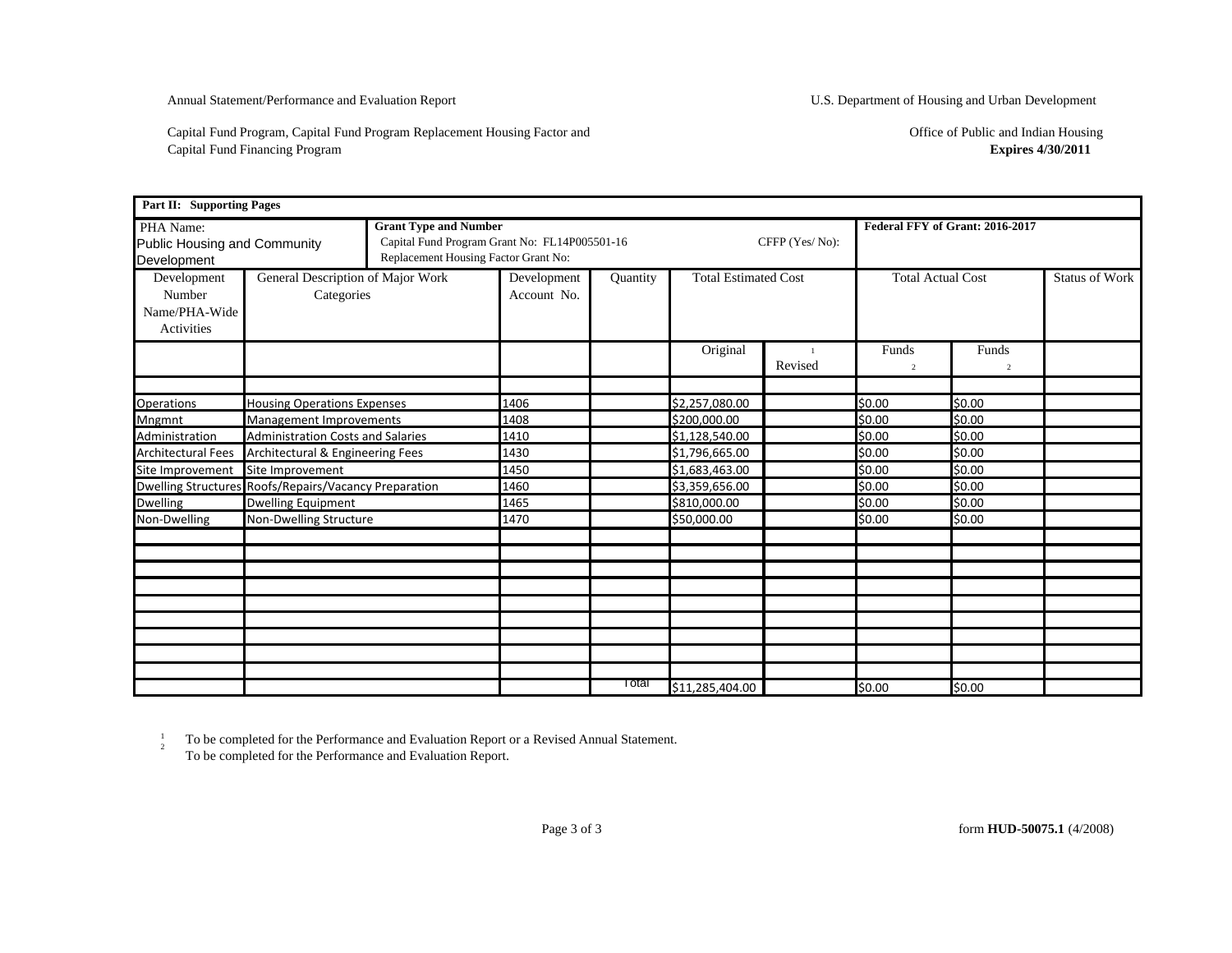**U.S. DEPARTMENT OF HOUSING AND URBAN DEVELOPMENT PERFORMANCE AND EVALUATION REPORT ANNUAL STATEMENT FY 2016 Part II: Supporting Pages Back Up PERFORMANCE AND EVALUATION REPORT CAPITAL FUND PROGRAM FL14P005501-16 (CF 716)**

**BUDGET AMP CCS HUD # Development Name Development Name General Description of Major Work Categories PROJECT ACC. NO. AMOUNTS** 800 000 **PHA-WIDE 140601 PHA-WIDE Depending Expense** 140601 **\$2,257,080.00** 800 000 000 PHA-WIDE Management Improvement 140820 **\$200,000.00** 800 000 000 PHA-WIDE Administration 141001 **\$1,128,540.00** 800 000 000 PHA-WIDE ARCHITECTURAL FEES (for projects located as generally noted at below referenced sites) 143001 **\$1,271,665.00** 800 000 000 Facilities & Development Inspection Costs (including PHA Project Managers) 143007 **\$525,000.00 \$1,796,665.00** 845 022 5-022 Perrine Gardens Sewer and Drainage Line Connections 145010 \$20,000.00 800 000 | 000 | Agency Wide | Safety and Security (Cameras/Lighting/Fences/Gates, etc.) | 145010 | \$1,533,463.00 823 006 5-006 Little River Terrace Upgrade Lift Station 145010 \$30,000.00 823 067 5-067 Little River Plaza I Upgrade Lift Station 145010 \$30,000.00 800 000 000 Agency Wide Site Improvements 145010 \$70,000.00 **\$1,683,463.00** 800 000 000 Agency Wide 40 Year Re-Certification Compliance Projects 146030 \$600,000.00 800 000 000 Agency Wide HUD VCA Compliance Needs (Units) 146030 \$300,885.00 800 000 000 Agency Wide HUD VCA (Common Area Needs) 146030 \$486,771.00 800 000 000 Agency Wide Unit Improvements 146030 \$650,000.00 821 051 5-051 Lemon City Lemon City City Control Communication City Control City Control City Control City Control City Control City Control City Control City Control City Control City Control City Control City Control Cit 823 067 5-067 Little River Plaza Window Replacement 146038 \$260,000.00 825 043 5-043 Palm Towers Nindow Replacement 146038 \$280,000.00 825 065 5-065 Palm Court Nindow Replacement 146038 \$262,000.00 841 833 5-833 Gwen Cherry 14 | Window Replacement | 146038 \$210,000.00 **Sub-total \$3,359,656.00** 821 000 000 AMP-Wide Dwelling Equipment (ranges, refrigerator, a/c) 146510 \$30,000.00 822 000 000 AMP-Wide Dwelling Equipment (ranges, refrigerator, a/c) 146510 \$30,000.00 823 000 AMP-Wide Dwelling Equipment (ranges, refrigerator, a/c) 146510 \$30,000.00 824 000 000 AMP-Wide Dwelling Equipment (ranges, refrigerator, a/c) 146510 \$30,000.00 825 000 000 AMP-Wide Dwelling Equipment (ranges, refrigerator, a/c) 146510 \$30,000.00 826 000 000 AMP-Wide Dwelling Equipment (ranges, refrigerator, a/c) 146510 \$30,000.00 827 000 000 AMP-Wide Dwelling Equipment (ranges, refrigerator, a/c) 146510 \$30,000.00 828 000 000 AMP-Wide Dwelling Equipment (ranges, refrigerator, a/c) 146510 \$30,000.00 829 000 000 AMP-Wide Dwelling Equipment (ranges, refrigerator, a/c) 146510 \$30,000.00 830 000 AMP-Wide Dwelling Equipment (ranges, refrigerator, a/c) 146510 \$30,000.00 831 000 000 AMP-Wide Dwelling Equipment (ranges, refrigerator, a/c) 146510 \$30,000.00 832 000 000 AMP-Wide Dwelling Equipment (ranges, refrigerator, a/c) 146510 \$30,000.00 833 000 000 AMP-Wide Dwelling Equipment (ranges, refrigerator, a/c) 146510 \$30,000.00 834 000 000 AMP-Wide Dwelling Equipment (ranges, refrigerator, a/c) 146510 \$30,000.00 835 000 | OOO | AMP-Wide | Dwelling Equipment (ranges, refrigerator, a/c) | 146510 \$30,000.00 836 00 000 AMP-Wide Dwelling Equipment (ranges, refrigerator, a/c) 146510 \$30,000.00 837 000 000 AMP-Wide Dwelling Equipment (ranges, refrigerator, a/c) 146510 \$30,000.00 838 000 000 AMP-Wide Dwelling Equipment (ranges, refrigerator, a/c) 146510 \$30,000.00 839 000 000 AMP-Wide Dwelling Equipment (ranges, refrigerator, a/c) 146510 \$30,000.00 840 000 AMP-Wide Number Dwelling Equipment (ranges, refrigerator, a/c) 146510 \$30,000.00 841 000 000 AMP-Wide Dwelling Equipment (ranges, refrigerator, a/c) 146510 \$30,000.00 842 000 000 AMP-Wide Dwelling Equipment (ranges, refrigerator, a/c) 146510 \$30,000.00 843 000 000 AMP-Wide Dwelling Equipment (ranges, refrigerator, a/c) 146510 \$30,000.00 844 000 000 AMP-Wide Dwelling Equipment (ranges, refrigerator, a/c) 146510 \$30,000.00 845 000 AMP-Wide Number 2000 AMP-Wide Dwelling Equipment (ranges, refrigerator, a/c) 146510 \$30,000.00 846 000 AMP-Wide Number 2000 AMP-Wide Dwelling Equipment (ranges, refrigerator, a/c) 146510 \$30,000.00 847 000 000 AMP-Wide Dwelling Equipment (ranges, refrigerator, a/c) 146510 \$30,000.00 **Sub-total** \$810,000.00 800 000 000 Agency Wide Non-Dwelling Structure 147010 **\$50,000.00** Grand Total **611,285,404.00**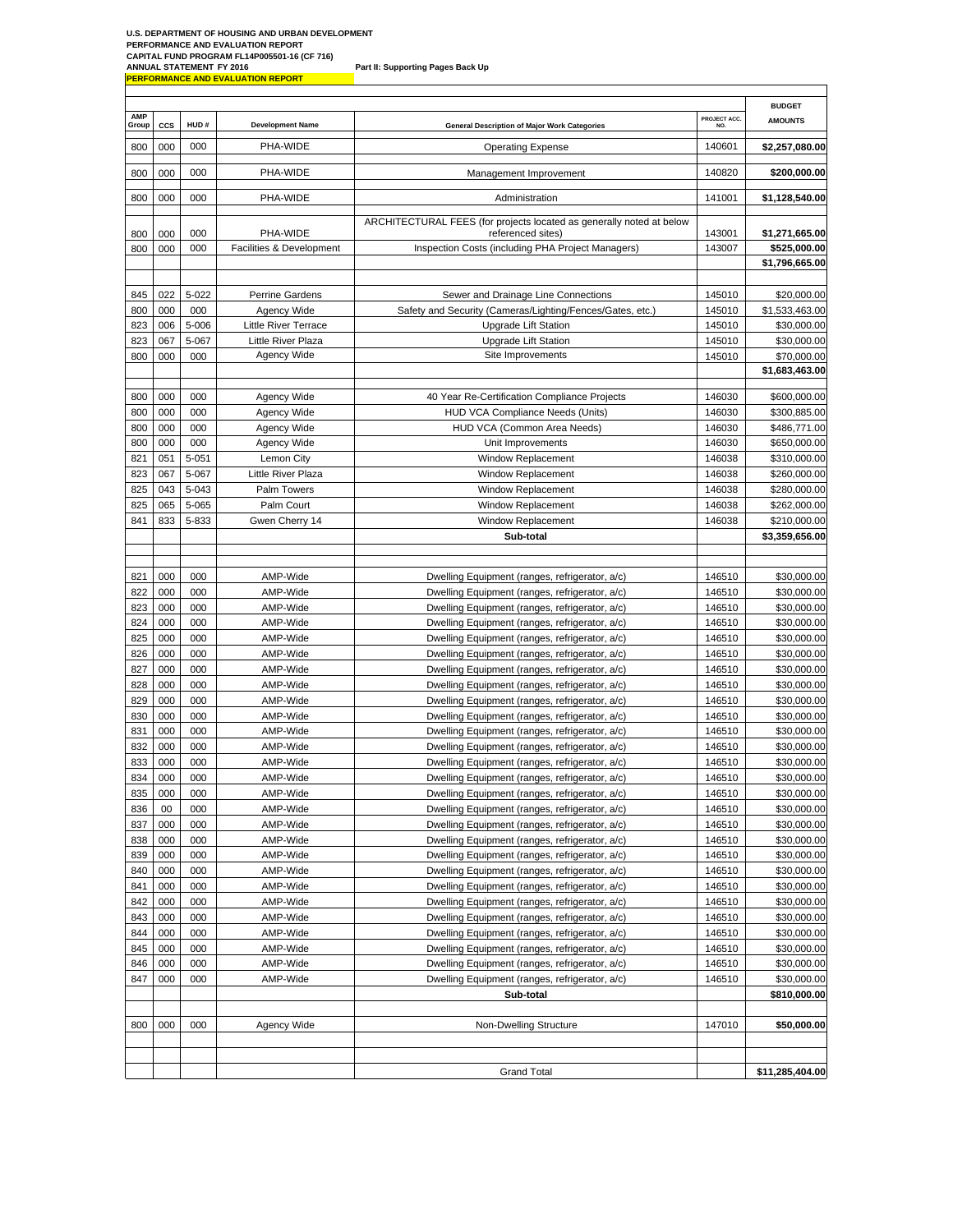Capital Fund Program, Capital Fund Program Replacement Housing Factor and Capital Fund Financing Program

Office of Public and Indian Housing OMB No. 2577-0226 **Expires 4/30/2011**

|                      | Part I: Summary                                                                     |                                                                                 |                                                     |                                                                                            |           |                          |                                                      |  |
|----------------------|-------------------------------------------------------------------------------------|---------------------------------------------------------------------------------|-----------------------------------------------------|--------------------------------------------------------------------------------------------|-----------|--------------------------|------------------------------------------------------|--|
| PHA Name:            | Public Housing and Community<br>Development                                         | <b>Grant Type and Number</b><br>Capital Fund Program Grant No:<br>Date of CFFP: | Replacement Housing Factor Grant No: FL14R005501-16 |                                                                                            |           |                          | FFY of Grant:<br>2016-2017<br>FFY of Grant Approval: |  |
| <b>Type of Grant</b> | X Original Annual Statement<br>Performance and Evaluation Report for Period Ending: | <b>Reserve for Disasters/Emergencies</b>                                        |                                                     | Revised Annual Statement (revision no: )<br><b>Final Performance and Evaluation Report</b> |           |                          |                                                      |  |
|                      | <b>Summary by Development Account</b>                                               |                                                                                 | <b>Total Estimated Cost</b>                         |                                                                                            |           |                          | $\,$ 1 $\,$                                          |  |
| Line                 |                                                                                     |                                                                                 |                                                     | $\,$ 2 $\,$                                                                                |           | <b>Total Actual Cost</b> |                                                      |  |
|                      | <b>Total non-CFP Funds</b>                                                          |                                                                                 | Original                                            | <b>Revised</b>                                                                             | Obligated |                          | <b>Expended</b>                                      |  |
|                      |                                                                                     |                                                                                 |                                                     |                                                                                            |           |                          |                                                      |  |
|                      | 1406 Operations (may not exceed 20% of line 21)                                     |                                                                                 |                                                     |                                                                                            |           |                          |                                                      |  |
|                      | 1408 Management Improvements                                                        |                                                                                 |                                                     |                                                                                            |           |                          |                                                      |  |
|                      | 1410 Administration (may not exceed 10% of line 21)                                 |                                                                                 |                                                     |                                                                                            |           |                          |                                                      |  |
|                      | 1411 Audit                                                                          |                                                                                 |                                                     |                                                                                            |           |                          |                                                      |  |
|                      | 1415 Liquidated Damages                                                             |                                                                                 |                                                     |                                                                                            |           |                          |                                                      |  |
|                      | 1430 Fees and Costs                                                                 |                                                                                 |                                                     |                                                                                            |           |                          |                                                      |  |
|                      | 1440 Site Acquisition                                                               |                                                                                 |                                                     |                                                                                            |           |                          |                                                      |  |
|                      | 1450 Site Improvement                                                               |                                                                                 |                                                     |                                                                                            |           |                          |                                                      |  |
| 10                   | 1460 Dwelling Structures                                                            |                                                                                 |                                                     |                                                                                            |           |                          |                                                      |  |
| 11                   | 1465.1 Dwelling Equipment-Nonexpendable                                             |                                                                                 |                                                     |                                                                                            |           |                          |                                                      |  |
| 12                   | 1470 Non-dwelling Structures                                                        |                                                                                 |                                                     |                                                                                            |           |                          |                                                      |  |
| 13                   | 1475 Non-dwelling Equipment                                                         |                                                                                 |                                                     |                                                                                            |           |                          |                                                      |  |
| 14                   | 1485 Demolition                                                                     |                                                                                 |                                                     |                                                                                            |           |                          |                                                      |  |
| 15                   | 1492 Moving to Work Demonstration                                                   |                                                                                 |                                                     |                                                                                            |           |                          |                                                      |  |
| 16                   | 1495.1 Relocation Costs                                                             |                                                                                 |                                                     |                                                                                            |           |                          |                                                      |  |
| 17                   | 1499 Development Activities                                                         |                                                                                 | \$228,709.00                                        |                                                                                            | \$0.00    |                          | \$0.00                                               |  |
| $18a$                | 1501 Collateralization or Debt Service paid by the PHA                              |                                                                                 |                                                     |                                                                                            |           |                          |                                                      |  |
| 18ba                 | 9000 Collateralization or Debt Service paid Via System of Direct<br>Payment         |                                                                                 |                                                     |                                                                                            |           |                          |                                                      |  |
| 19                   | 1502 Contingency (may not exceed 8% of line 20)                                     |                                                                                 |                                                     |                                                                                            |           |                          |                                                      |  |
| 20                   | Amount of Annual Grant: (sum of lines $2 - 19$ )                                    |                                                                                 | \$228,709.00                                        |                                                                                            | \$0.00    |                          | \$0.00                                               |  |
| 21                   | Amount of line 20 Related to LBP Activities                                         |                                                                                 |                                                     |                                                                                            |           |                          |                                                      |  |
| 22                   | Amount of line 20 Related to Section 504 Activities                                 |                                                                                 |                                                     |                                                                                            |           |                          |                                                      |  |
| 23                   | Amount of line 20 Related to Security - Soft Costs                                  |                                                                                 |                                                     |                                                                                            |           |                          |                                                      |  |
| 24                   | Amount of line 20 Related to Security - Hard Costs                                  |                                                                                 |                                                     |                                                                                            |           |                          |                                                      |  |
| 25                   | Amount of line 20 Related to Energy Conservation Measures                           |                                                                                 |                                                     |                                                                                            |           |                          |                                                      |  |

<sup>1</sup> To be completed for the Performance and Evaluation Report.<br><sup>2</sup> To be completed for the Performance and Evaluation Report or a Revised Annual Statement.

<sup>3</sup> PHAs with under 250 units in management may use 100% of CFP Grants for operations.

<sup>4</sup> RHF funds shall be included here.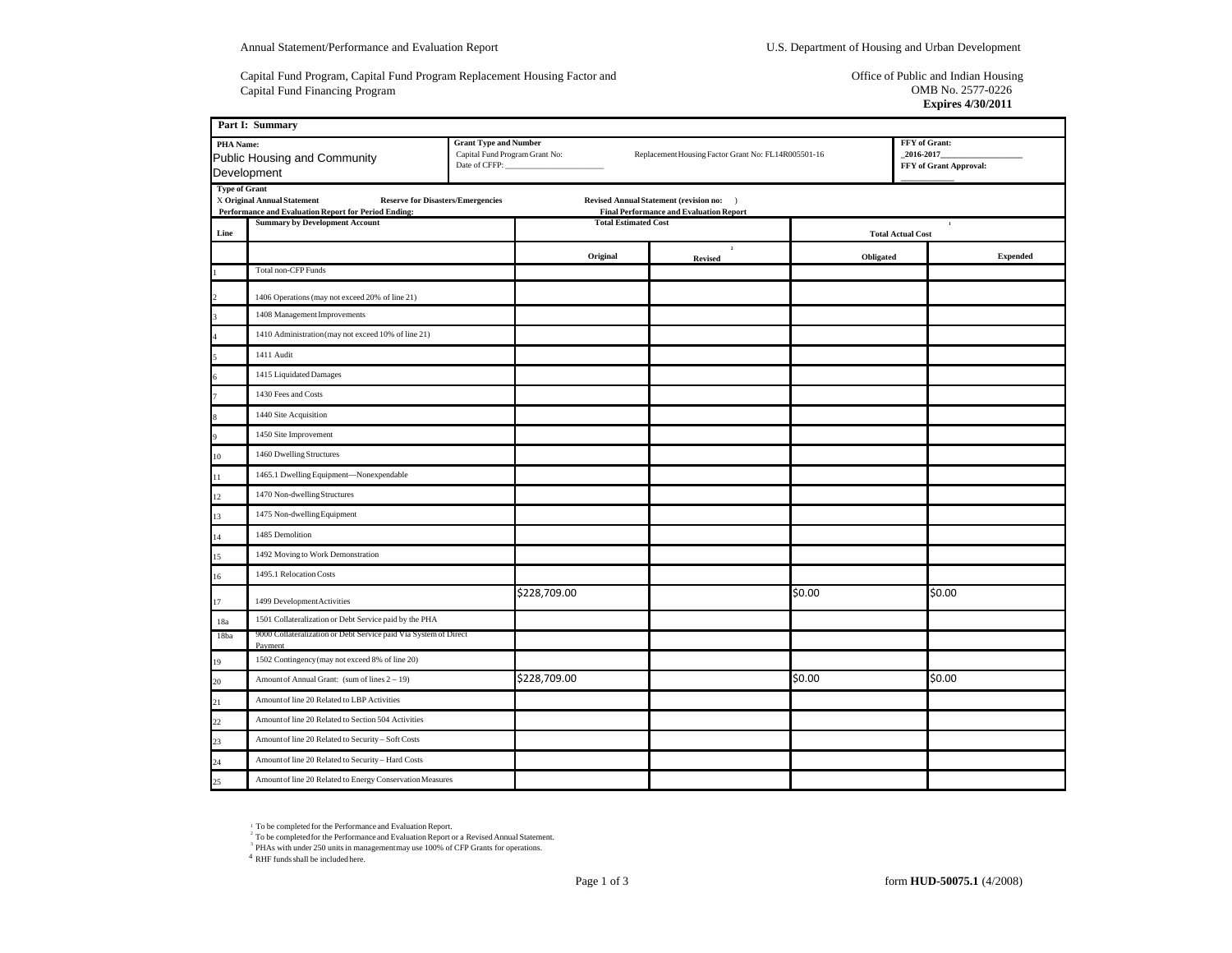Capital Fund Program, Capital Fund Program Replacement Housing Factor and Capital Fund Financing Program

Office of Public and Indian Housing **Expires 4/30/2011**

|                                                                                                                                                                                                                                                                   | Part I: Summary                          |                                                                                 |                             |                                                     |                          |                                                             |  |  |  |  |  |
|-------------------------------------------------------------------------------------------------------------------------------------------------------------------------------------------------------------------------------------------------------------------|------------------------------------------|---------------------------------------------------------------------------------|-----------------------------|-----------------------------------------------------|--------------------------|-------------------------------------------------------------|--|--|--|--|--|
| <b>PHA Name:</b>                                                                                                                                                                                                                                                  | Public Housing and Community Development | <b>Grant Type and Number</b><br>Capital Fund Program Grant No:<br>Date of CFFP: |                             | Replacement Housing Factor Grant No: FL14R005501-16 |                          | <b>FFY</b> of Grant:<br>2016-2017<br>FFY of Grant Approval: |  |  |  |  |  |
| <b>Type of Grant</b><br><b>Reserve for Disasters/Emergencies</b><br>X Original Annual Statement<br><b>Revised Annual Statement (revision no:</b><br><b>Performance and Evaluation Report for Period Ending:</b><br><b>Final Performance and Evaluation Report</b> |                                          |                                                                                 |                             |                                                     |                          |                                                             |  |  |  |  |  |
| Line                                                                                                                                                                                                                                                              | <b>Summary by Development Account</b>    |                                                                                 | <b>Total Estimated Cost</b> |                                                     | <b>Total Actual Cost</b> |                                                             |  |  |  |  |  |
|                                                                                                                                                                                                                                                                   |                                          |                                                                                 | Original                    | <b>Revised</b>                                      | Obligated                | <b>Expended</b>                                             |  |  |  |  |  |
|                                                                                                                                                                                                                                                                   | <b>Signature of Executive Director</b>   |                                                                                 | Date                        | <b>Signature of Public Housing Director</b>         |                          | Date                                                        |  |  |  |  |  |

Page 2 of 3 form **HUD-50075.1** (4/2008)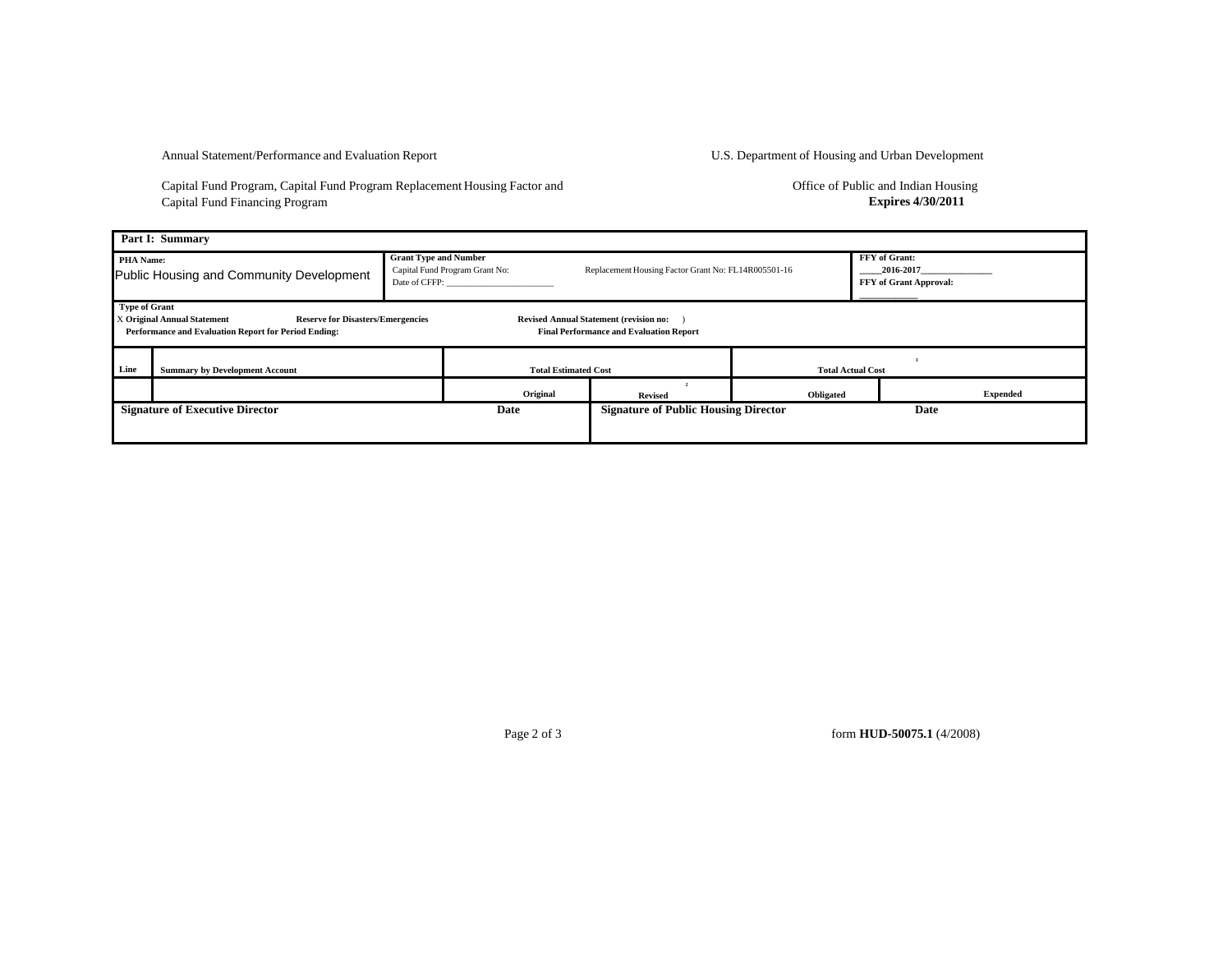Capital Fund Program, Capital Fund Program Replacement Housing Factor and Capital Fund Financing Program

| Part II: Supporting Pages                            |                                                 |  |                                                                                                                       |          |              |                             |                         |                                 |  |  |  |
|------------------------------------------------------|-------------------------------------------------|--|-----------------------------------------------------------------------------------------------------------------------|----------|--------------|-----------------------------|-------------------------|---------------------------------|--|--|--|
| PHA Name:<br>Development                             | Public Housing and Community                    |  | <b>Grant Type and Number</b><br>Capital Fund Program Grant No: FL14R005501-16<br>Replacement Housing Factor Grant No: |          |              | CFFP (Yes/No):              |                         | Federal FFY of Grant: 2016-2017 |  |  |  |
| Development<br>Number<br>Name/PHA-Wide<br>Activities | General Description of Major Work<br>Categories |  | Development<br>Account No.                                                                                            | Quantity |              | <b>Total Estimated Cost</b> |                         | <b>Total Actual Cost</b>        |  |  |  |
|                                                      |                                                 |  |                                                                                                                       |          | Original     | Revised                     | Funds<br>$\overline{c}$ | Funds<br>$\overline{2}$         |  |  |  |
| <b>Operations</b>                                    | <b>Housing Operations Expenses</b>              |  | 1406                                                                                                                  |          |              |                             |                         |                                 |  |  |  |
| Mngmnt Improvmnt                                     | Management Improvements                         |  | 1408                                                                                                                  |          |              |                             |                         |                                 |  |  |  |
| Administration                                       | <b>Administration Costs and Salaries</b>        |  | 1410                                                                                                                  |          |              |                             |                         |                                 |  |  |  |
| <b>Architectural Fees</b>                            | Architectural & Engineering Fees                |  | 1430                                                                                                                  |          |              |                             |                         |                                 |  |  |  |
| Site Improvement                                     | Site Improvement                                |  | 1450                                                                                                                  |          |              |                             |                         |                                 |  |  |  |
| <b>Dwelling Structures</b>                           | Roofs/Repairs/Vacancy Preparation               |  | 1460                                                                                                                  |          |              |                             |                         |                                 |  |  |  |
| <b>Dwelling Equipment</b>                            | <b>Dwelling Equipment</b>                       |  | 1465                                                                                                                  |          |              |                             |                         |                                 |  |  |  |
| Non-dwelling Struct                                  | Non-Dwelling Structures                         |  | 1470                                                                                                                  |          |              |                             |                         |                                 |  |  |  |
| Non-Dwelling Equip                                   | Non-Dwelling Equipment                          |  | 1475                                                                                                                  |          |              |                             |                         |                                 |  |  |  |
| Development                                          | <b>Development Activities</b>                   |  | 1499                                                                                                                  |          | \$228,709.00 |                             | \$0.00                  | \$0.00                          |  |  |  |
|                                                      |                                                 |  |                                                                                                                       |          |              |                             |                         |                                 |  |  |  |
|                                                      |                                                 |  |                                                                                                                       |          |              |                             |                         |                                 |  |  |  |
|                                                      |                                                 |  |                                                                                                                       |          |              |                             |                         |                                 |  |  |  |
|                                                      |                                                 |  |                                                                                                                       |          |              |                             |                         |                                 |  |  |  |
|                                                      |                                                 |  |                                                                                                                       |          |              |                             |                         |                                 |  |  |  |
|                                                      |                                                 |  |                                                                                                                       |          |              |                             |                         |                                 |  |  |  |
|                                                      |                                                 |  |                                                                                                                       |          |              |                             |                         |                                 |  |  |  |
|                                                      |                                                 |  |                                                                                                                       | Total    | \$228,709.00 |                             | \$0.00                  | \$0.00                          |  |  |  |

1<br>2 To be completed for the Performance and Evaluation Report or a Revised Annual Statement. To be completed for the Performance and Evaluation Report.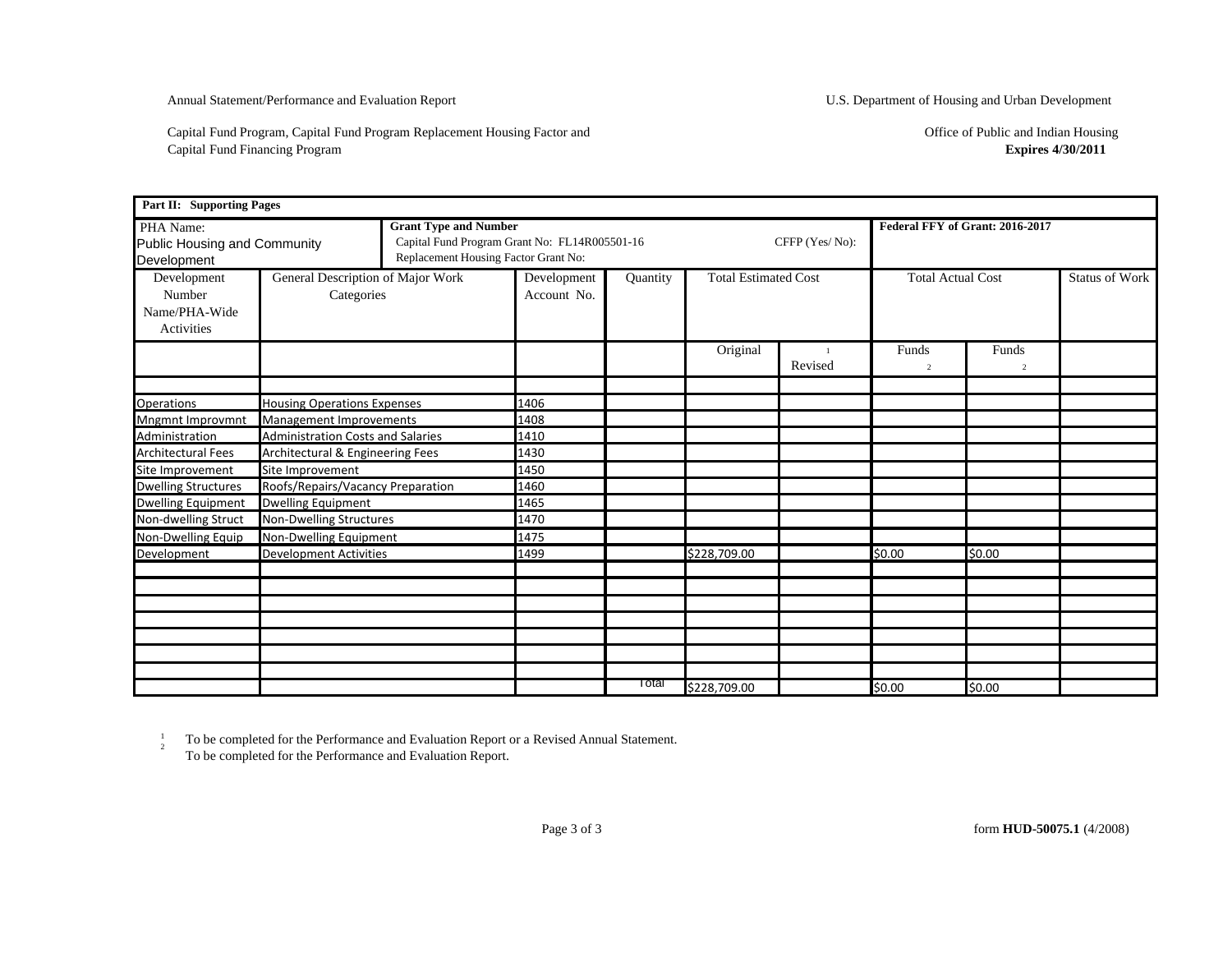Capital Fund Program, Capital Fund Program Replacement Housing Factor and Capital Fund Financing Program

Office of Public and Indian Housing OMB No. 2577-0226 **Expires 4/30/2011**

|                      | Part I: Summary                                                                     |                                                                                 |                                                     |                                                                                            |           |                          |                                                      |
|----------------------|-------------------------------------------------------------------------------------|---------------------------------------------------------------------------------|-----------------------------------------------------|--------------------------------------------------------------------------------------------|-----------|--------------------------|------------------------------------------------------|
| PHA Name:            | Public Housing and Community<br>Development                                         | <b>Grant Type and Number</b><br>Capital Fund Program Grant No:<br>Date of CFFP: | Replacement Housing Factor Grant No: FL14R005502-16 |                                                                                            |           |                          | FFY of Grant:<br>2016-2017<br>FFY of Grant Approval: |
| <b>Type of Grant</b> | X Original Annual Statement<br>Performance and Evaluation Report for Period Ending: | <b>Reserve for Disasters/Emergencies</b>                                        |                                                     | Revised Annual Statement (revision no: )<br><b>Final Performance and Evaluation Report</b> |           |                          |                                                      |
|                      | <b>Summary by Development Account</b>                                               |                                                                                 | <b>Total Estimated Cost</b>                         |                                                                                            |           |                          | $\,$ 1 $\,$                                          |
| Line                 |                                                                                     |                                                                                 |                                                     | $\,$ 2 $\,$                                                                                |           | <b>Total Actual Cost</b> |                                                      |
|                      | <b>Total non-CFP Funds</b>                                                          |                                                                                 | Original                                            | <b>Revised</b>                                                                             | Obligated |                          | <b>Expended</b>                                      |
|                      |                                                                                     |                                                                                 |                                                     |                                                                                            |           |                          |                                                      |
|                      | 1406 Operations (may not exceed 20% of line 21)                                     |                                                                                 |                                                     |                                                                                            |           |                          |                                                      |
|                      | 1408 Management Improvements                                                        |                                                                                 |                                                     |                                                                                            |           |                          |                                                      |
|                      | 1410 Administration (may not exceed 10% of line 21)                                 |                                                                                 |                                                     |                                                                                            |           |                          |                                                      |
|                      | 1411 Audit                                                                          |                                                                                 |                                                     |                                                                                            |           |                          |                                                      |
|                      | 1415 Liquidated Damages                                                             |                                                                                 |                                                     |                                                                                            |           |                          |                                                      |
|                      | 1430 Fees and Costs                                                                 |                                                                                 |                                                     |                                                                                            |           |                          |                                                      |
|                      | 1440 Site Acquisition                                                               |                                                                                 |                                                     |                                                                                            |           |                          |                                                      |
|                      | 1450 Site Improvement                                                               |                                                                                 |                                                     |                                                                                            |           |                          |                                                      |
| 10                   | 1460 Dwelling Structures                                                            |                                                                                 |                                                     |                                                                                            |           |                          |                                                      |
| 11                   | 1465.1 Dwelling Equipment-Nonexpendable                                             |                                                                                 |                                                     |                                                                                            |           |                          |                                                      |
| 12                   | 1470 Non-dwelling Structures                                                        |                                                                                 |                                                     |                                                                                            |           |                          |                                                      |
| 13                   | 1475 Non-dwelling Equipment                                                         |                                                                                 |                                                     |                                                                                            |           |                          |                                                      |
| 14                   | 1485 Demolition                                                                     |                                                                                 |                                                     |                                                                                            |           |                          |                                                      |
| 15                   | 1492 Moving to Work Demonstration                                                   |                                                                                 |                                                     |                                                                                            |           |                          |                                                      |
| 16                   | 1495.1 Relocation Costs                                                             |                                                                                 |                                                     |                                                                                            |           |                          |                                                      |
| 17                   | 1499 Development Activities                                                         |                                                                                 | \$372,896.00                                        |                                                                                            | \$0.00    |                          | \$0.00                                               |
| $18a$                | 1501 Collateralization or Debt Service paid by the PHA                              |                                                                                 |                                                     |                                                                                            |           |                          |                                                      |
| 18ba                 | 9000 Collateralization or Debt Service paid Via System of Direct<br>Payment         |                                                                                 |                                                     |                                                                                            |           |                          |                                                      |
| 19                   | 1502 Contingency (may not exceed 8% of line 20)                                     |                                                                                 |                                                     |                                                                                            |           |                          |                                                      |
| 20                   | Amount of Annual Grant: (sum of lines $2 - 19$ )                                    |                                                                                 | \$372,896.00                                        |                                                                                            | \$0.00    |                          | \$0.00                                               |
| 21                   | Amount of line 20 Related to LBP Activities                                         |                                                                                 |                                                     |                                                                                            |           |                          |                                                      |
| 22                   | Amount of line 20 Related to Section 504 Activities                                 |                                                                                 |                                                     |                                                                                            |           |                          |                                                      |
| 23                   | Amount of line 20 Related to Security - Soft Costs                                  |                                                                                 |                                                     |                                                                                            |           |                          |                                                      |
| 24                   | Amount of line 20 Related to Security - Hard Costs                                  |                                                                                 |                                                     |                                                                                            |           |                          |                                                      |
| 25                   | Amount of line 20 Related to Energy Conservation Measures                           |                                                                                 |                                                     |                                                                                            |           |                          |                                                      |

<sup>1</sup> To be completed for the Performance and Evaluation Report.<br><sup>2</sup> To be completed for the Performance and Evaluation Report or a Revised Annual Statement.

<sup>3</sup> PHAs with under 250 units in management may use 100% of CFP Grants for operations.

<sup>4</sup> RHF funds shall be included here.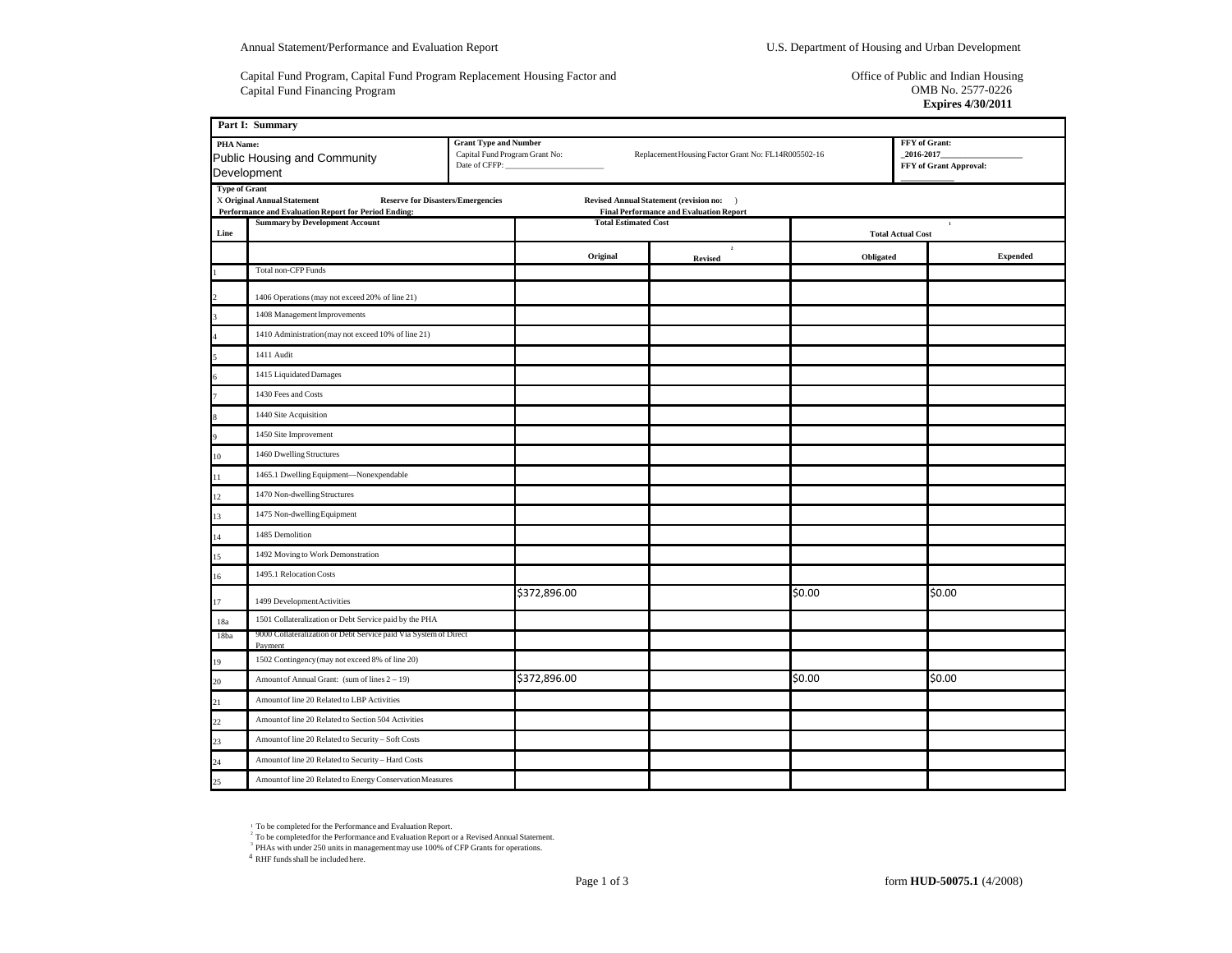Capital Fund Program, Capital Fund Program Replacement Housing Factor and Capital Fund Financing Program

Office of Public and Indian Housing **Expires 4/30/2011**

| Part I: Summary                                                                                                                                                                                                                                                   |                                          |                                                                                 |          |                                                     |                                                     |                                                             |  |  |  |  |  |
|-------------------------------------------------------------------------------------------------------------------------------------------------------------------------------------------------------------------------------------------------------------------|------------------------------------------|---------------------------------------------------------------------------------|----------|-----------------------------------------------------|-----------------------------------------------------|-------------------------------------------------------------|--|--|--|--|--|
| <b>PHA Name:</b>                                                                                                                                                                                                                                                  | Public Housing and Community Development | <b>Grant Type and Number</b><br>Capital Fund Program Grant No:<br>Date of CFFP: |          | Replacement Housing Factor Grant No: FL14R005502-15 |                                                     | <b>FFY</b> of Grant:<br>2016-2017<br>FFY of Grant Approval: |  |  |  |  |  |
| <b>Type of Grant</b><br><b>Reserve for Disasters/Emergencies</b><br>X Original Annual Statement<br><b>Revised Annual Statement (revision no:</b><br><b>Performance and Evaluation Report for Period Ending:</b><br><b>Final Performance and Evaluation Report</b> |                                          |                                                                                 |          |                                                     |                                                     |                                                             |  |  |  |  |  |
| Line                                                                                                                                                                                                                                                              | <b>Summary by Development Account</b>    | <b>Total Estimated Cost</b>                                                     |          | <b>Total Actual Cost</b>                            |                                                     |                                                             |  |  |  |  |  |
|                                                                                                                                                                                                                                                                   |                                          |                                                                                 | Original | <b>Revised</b>                                      | Obligated                                           | <b>Expended</b>                                             |  |  |  |  |  |
|                                                                                                                                                                                                                                                                   | <b>Signature of Executive Director</b>   |                                                                                 | Date     |                                                     | <b>Signature of Public Housing Director</b><br>Date |                                                             |  |  |  |  |  |

Page 2 of 3 form **HUD-50075.1** (4/2008)